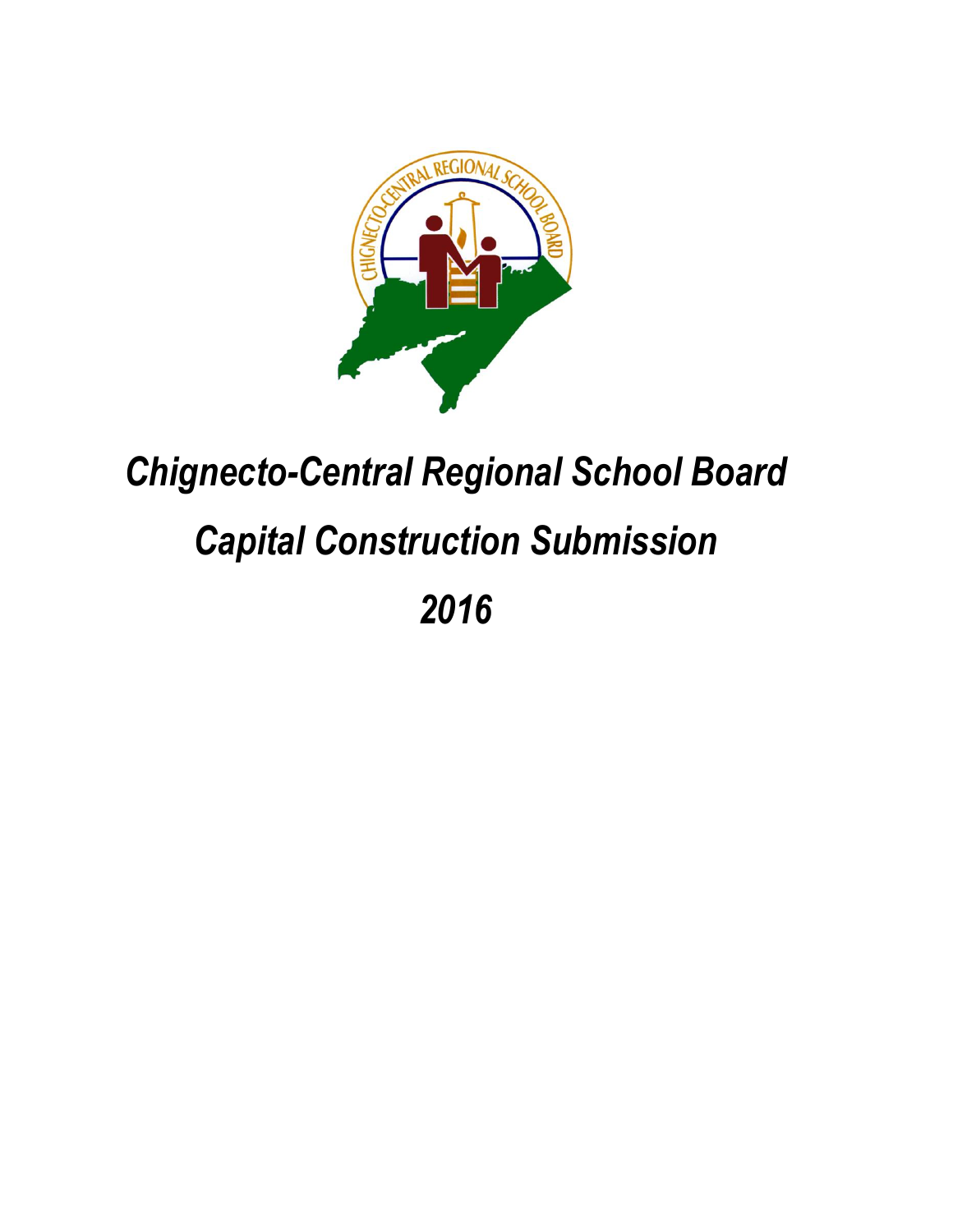## **CAPITAL CONSTRUCTION 2016**

#### **Introduction**

This report of the Chignecto-Central Regional School Board provides background data and information regarding potential new school and additions/alterations projects within the Board to enable a 2016 capital submission to the province.

The Department of Education and Early Childhood Development (EECD) is responsible for capital construction related to new schools and major school renewals within the province. A letter was received January 29, 2016 from the Minister, Nova Scotia Department of Education and Early Childhood Development which requested that the CCRSB submit updated capital construction priorities for three year period beginning in 2017-18.

The DEECD has also requested schools as potential skilled trades locations as part of a capital construction plan through a new school or an addition and alteration project. Alternatively it could be a school based project solely for a skilled trades program to be accommodated at a specific site.

This report is to be submitted to the Board on March 9, 2016 to the DEECD no later than March 14, 2016.

#### **Background**

A provincial review of capital projects of CCRSB facilities' needs has historically been led by a multidiscipline committee. This included representatives from DEECD, Department of Transportation and Infrastructure Renewal and the Treasury Board. This committee assisted the province in prioritizing new school constructions and additions/alterations requests submitted by school boards. The previous capital construction request from the province to the school board was in May 2015.

Capital construction projects are normally grouped into two categories; the first category is new school construction. These are the new facilities built according to most recent version of the Department of Transportation and Infrastructure Renewal's Design Requirement Manual DC350, including the Educational Facilities General Design Requirements.

The second category for the Department of Education is additions and alterations of schools. They generally encompass two major components. The first component is a major addition to a school which represents a tangible increase to the building's size or function. The second component is an upgrade to the facility's infrastructure which can extend the buildings expected operating life by fifteen to twenty years.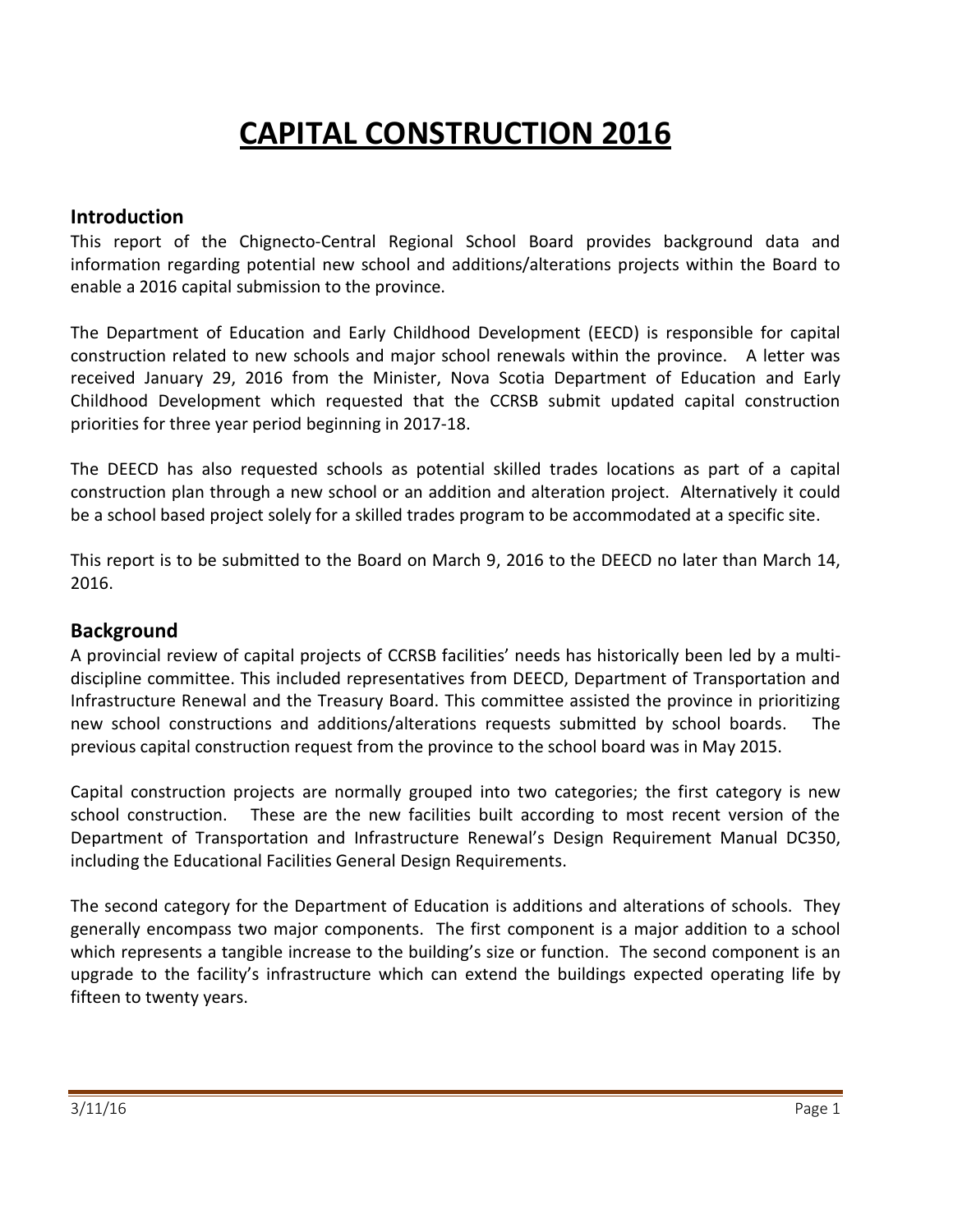The Chignecto-Central Regional School Board in May 2015 approved the following capital construction priorities:

- 1. Pictou East  $P 8$   $\qquad \qquad -$  Addition and Alteration *Consolidation of East Pictou Middle School and F.H. MacDonald Elementary*
- 2. Springhill Elementary **Fig. 2.** New School *Replacing Junction Road and West End Memorial Elementary Schools*
- 3. Cobequid Consolidated Elementary Addition and Alteration
- 4. Trenton P 8 and 1 New School *Replacing Trenton Elementary and Trenton Middle Schools*
- 5. Hants North P-12 **19 Contains 10 Contains 10 Contains 10 Contains 10 Contains 10 Contains 10 Contains 10 Contains 10 Contains 10 Contains 10 Contains 10 Contains 10 Contains 10 Contains 10 Contains 10 Contains 10 Contai** *Replacing Hants North Rural High and Kennetcook District Elementary Schools and with the consolidation of Maitland District Elementary, Cobequid District Elementary and Rawdon Elementary Schools.*
- 6. Cobequid Education Centre  **Addition and Alteration**
- 7. Shubenacadie District Elementary Addition and Alteration

The following schools were included for information to the Department as they were part of the process. However, they were not in the top seven schools which was the maximum number of associated business plans to be provided to the Province.

- 8. Uniacke District **Addition and Alteration**
- 9. Hants East Rural High Theorem 2014 High Addition and Alteration

The following location for a Skilled Trades Program was also submitted:

1. North Nova Education Centre **- Skilled Trades Program** 

The province and the DEECD are now beginning a three year capital planning process. The planning should begin for the 2017-18 fiscal year for new schools or those with additions and alterations projects.

The DEECD as also requested identification of areas within CCRSB schools where a skilled trades center maybe sought. While they could be with new construction or additions and alterations, they can also be submitted as the sole intent of a capital school project.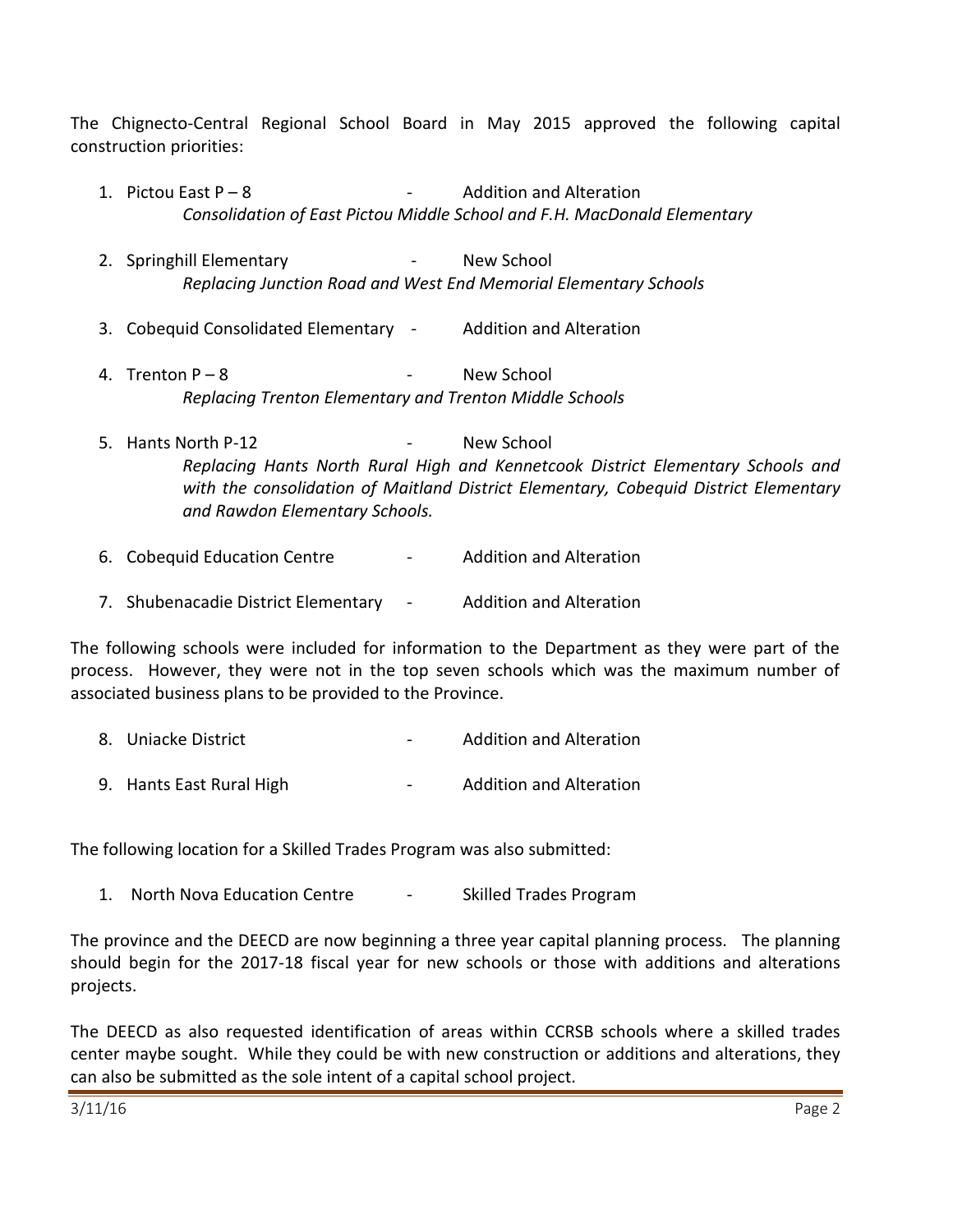Previously the DEECD requested that CCRSB's capital submission be a maximum of seven projects and prioritized. The Department had provided number of factors that would be used in considering the provincial school priorities. It was also stated that a detailed business case would be needed for each of a Board's submitted priorities. The 2016 submission request was simplified by the Department. There were no limits as to the number of potential school projects which could be submitted. Projects were to be submitted alphabetically at this time.

At this time there is not a requirement by school boards to submit a business case for new schools or additions and alterations. Projects that may move forward with the three year planning period will require a business case at a later time.

#### **Current Status**

The Province of Nova Scotia with its Capital Plan 2016-17 provides a list of projects by department or agency. Under Education the following are listed for the CCRSB:

| Bible Hill P-4 School             |                          | New School                           |
|-----------------------------------|--------------------------|--------------------------------------|
| Tatamagouche P-12                 |                          | New School                           |
| River Hebert District High School | $\overline{\phantom{0}}$ | <b>School Addition or Alteration</b> |

Each of these projects are in various stages of planning or actual construction. Those not scheduled for completion in 2016/2017 would continue in subsequent years subject to annual approval of actual cash flows.

The 2016-2017 Capital Plan of the Province also included a category called "School Capital Repairs." This category is proposed to encompass on-going maintenance repairs to schools' infrastructure, many of which represent maintenance work that has been deferred in the past. These projects need to exceed an expense Tangible Capital Asset threshold of \$150,000 and are commonly known as a TCA. These are not included in this submission.

#### **Evaluation Process**

The Board had in past capital construction submissions developed a weighing process that led to the development of CCRSB project priorities. These had been based closely on the factors or criteria the province would be considering in reviewing school boards submissions. These factors were not available with this submission. School boards were asked to submit a list of potential projects alphabetically.

In 2013 there was 13 weeks from a provincial capital project request to the required submission date. In 2014 there was a shorter period of 6 weeks while in 2016 the submission development period was decreased to 4 weeks, though a two week extension was subsequently granted. This presented significant challenges to providing the 2016 proposed submission to the Board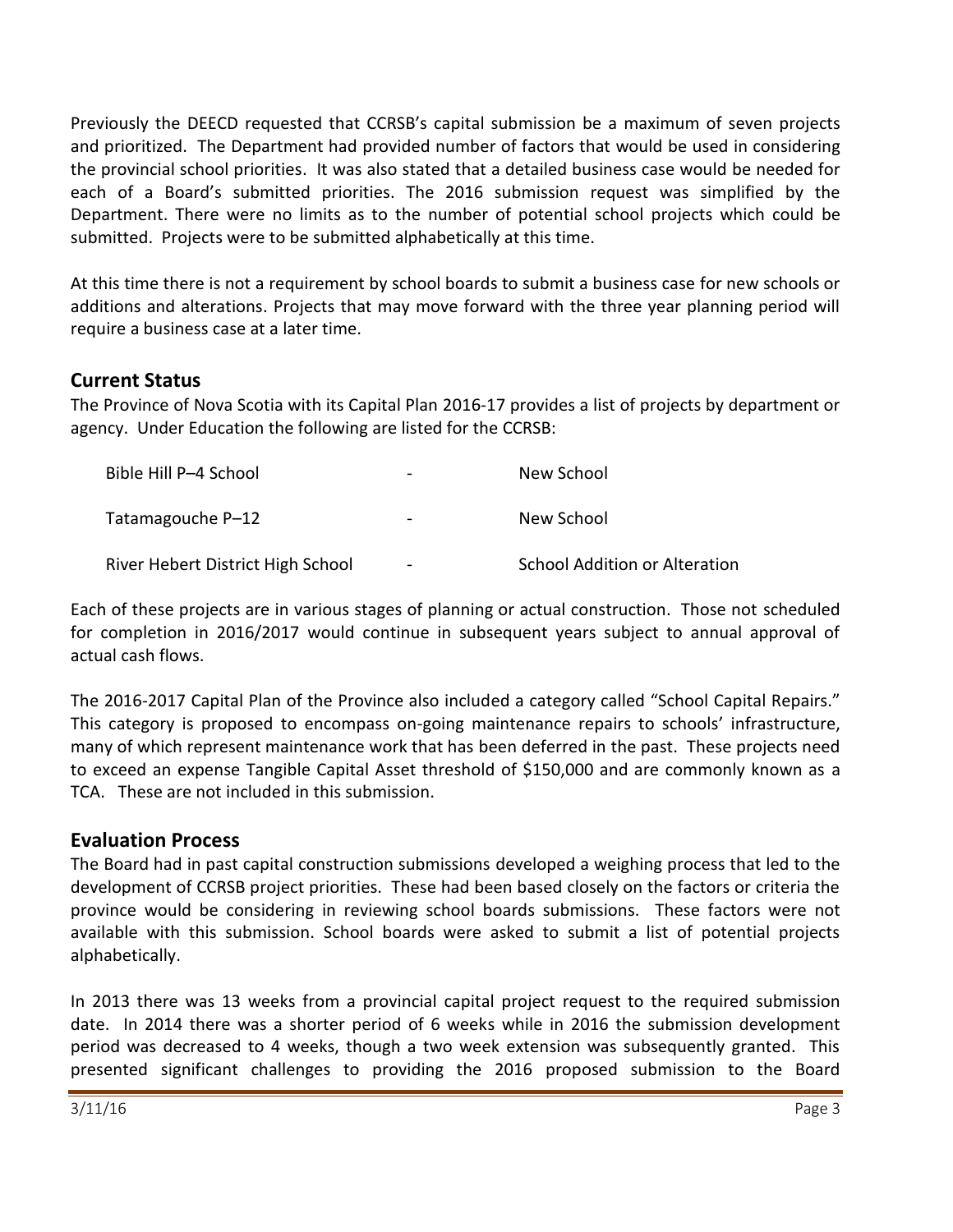Operational Services Committee through to the Board Meeting of March 9. 2016. This 2016 Capital Construction Submission therefore relies significantly on work done with the 2014 and 2013 submissions.

The Board has expressed its desire to submit a prioritized list based on the 2014 weighted criteria as well as alphabetically. As will be noted later, the CCRSB believes there should be an opportunity to revise this list in future.

There is one specific project of Pictou East P-8 with the consolidation of East Pictou Middle School (EPMS) and F.H. MacDonald Elementary School (FHM) which is the CCRSB's highest priority. On March 26, 2014 the CCRSB passed a motion to close East Pictou Middle School no later than five years from that date. There are renovations required at the receiving FHM site to include the Grades 7 and 8 components of the Public School Program. With the subsequent passing of time, there is an increasing urgency for this work.

#### **Results**

The 2014 criteria were used in developing the rankings for the projects with new schools and additions/alterations. The results can be seen in Appendix A.

For 2016 there are nine new school and addition/alteration projects to be considered for submission to the EECD. These are listed in Appendix B.

There is a brief description outlining the intent of each project in Appendix C. There is also one item listed which is an amendment to the current Tatamagouche P-12 project. This is in regard to the replacement of the small bus garage on the site of which there have been previous discussions with the Department.

It may be beneficial to consider the list as an ordinate ranking with the data acquired in the short period to develop the report. The relative difference in some of the previous quantitative values with the numerical rankings may not be significant. A more comprehensive review with rating factors within a criterion may further substantiate or differentiate these schools in the rankings.

#### **Recommendation**

This report is submitted to the Board for its review and as the basis for its submission of the Chignecto-Central Regional School Board capital construction needs to the Nova Scotia Department of Education and Early Childhood Development. The rankings are indicated on Appendix D Proposed CCRSB Capital Construction Projects – 2014.

The following schools, listed in priority, are to be submitted to the Department of Education and Early Childhood Development for capital construction consideration.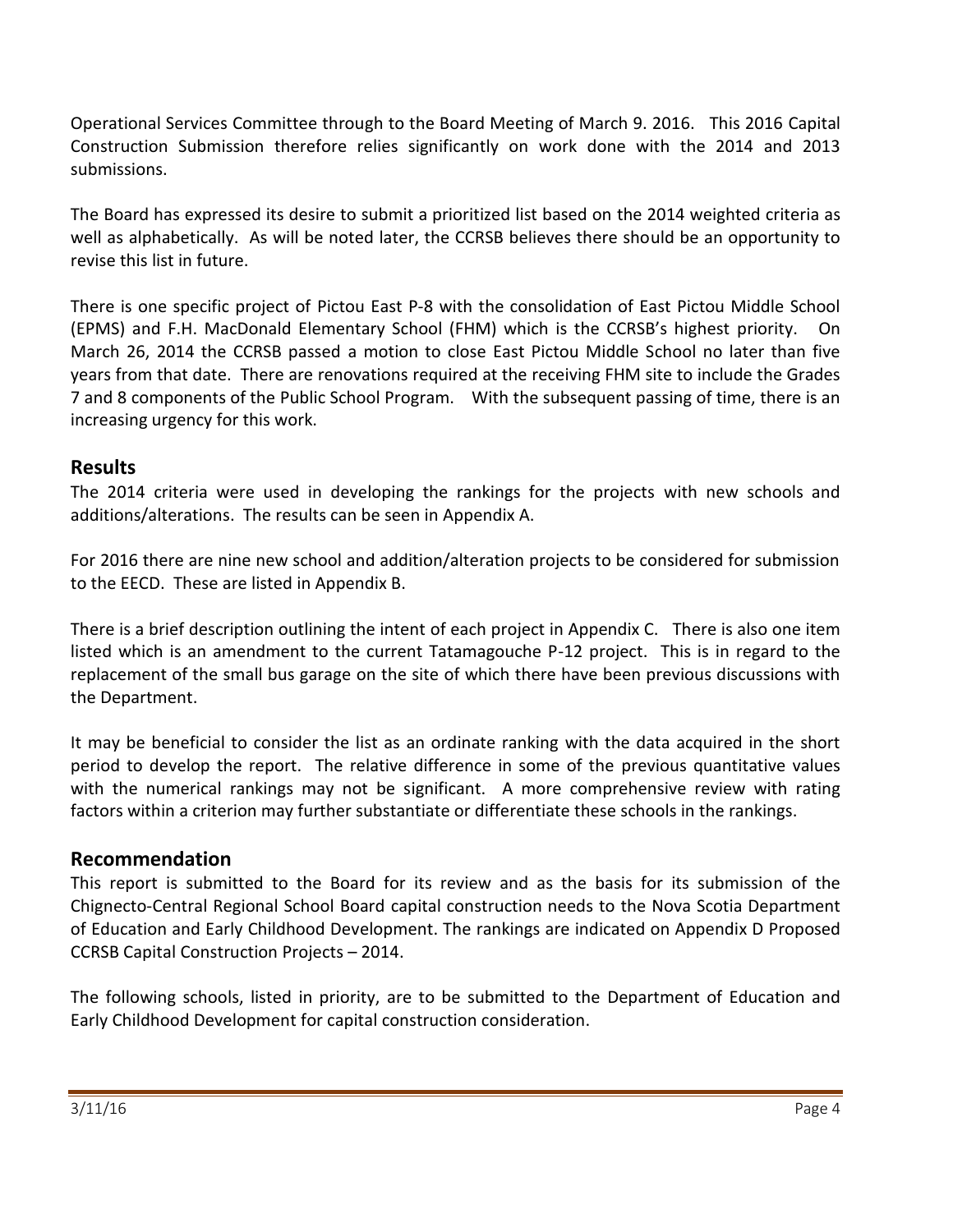- 1. Pictou East P 8 Addition and Alteration *Consolidation of East Pictou Middle School and F.H. MacDonald at the latter site.*
- 2. Springhill Elementary **2. Springhill Elementary 1. All 2. Second Princes** Rew School *Replacing Junction Road and West End Memorial Elementary Schools.*
- 3. Cobequid Consolidated Elementary Addition and Alteration *Upgrade of facility and systems to account for deferred maintenance*.
- 4. Trenton P 8 and 1 New School *Replacing Trenton Elementary and Trenton Middle Schools.*
- 5. Hants North P-12  **And Account P-12** Alex School *Replacing Hants North Rural High and Kennetcook District Elementary Schools and with the consolidation of Cobequid District Elementary and Rawdon Elementary Schools.*
- 6. Cobequid Educational Centre Addition and Alteration *Upgrade of facility and systems to account for deferred maintenance on a 1970s era facility to extend the largest school in the province operating life span.*
- 7. Shubenacadie District Elementary Addition and Alteration *Upgrade of facility and systems to account for deferred maintenance.*
- 8. Uniacke District **Addition** and Alteration *Upgrade of facility and systems to account for deferred maintenance.*
- 9. Hants East Rural High The State of Addition and Alteration *Upgrade of facility and systems to account for deferred maintenance.*

Current Project – Amended - Tatamagouche P-12 Addition and Alteration *Replacement of existing 2 bay garage*

#### **Skilled Trades Program**

The Department of Education and Early Childhood Development has previously requested potential sites to provide a Skilled Trades program. CCRSB had submitted during the summer of 2013 a response that a program could be delivered at North Nova Education Centre (NNEC). This location would require some infrastructure upgrades, which most likely would exceed the accounting tangible capital asset level of \$150,000. With the 2014 capital submission NNEC was again presented.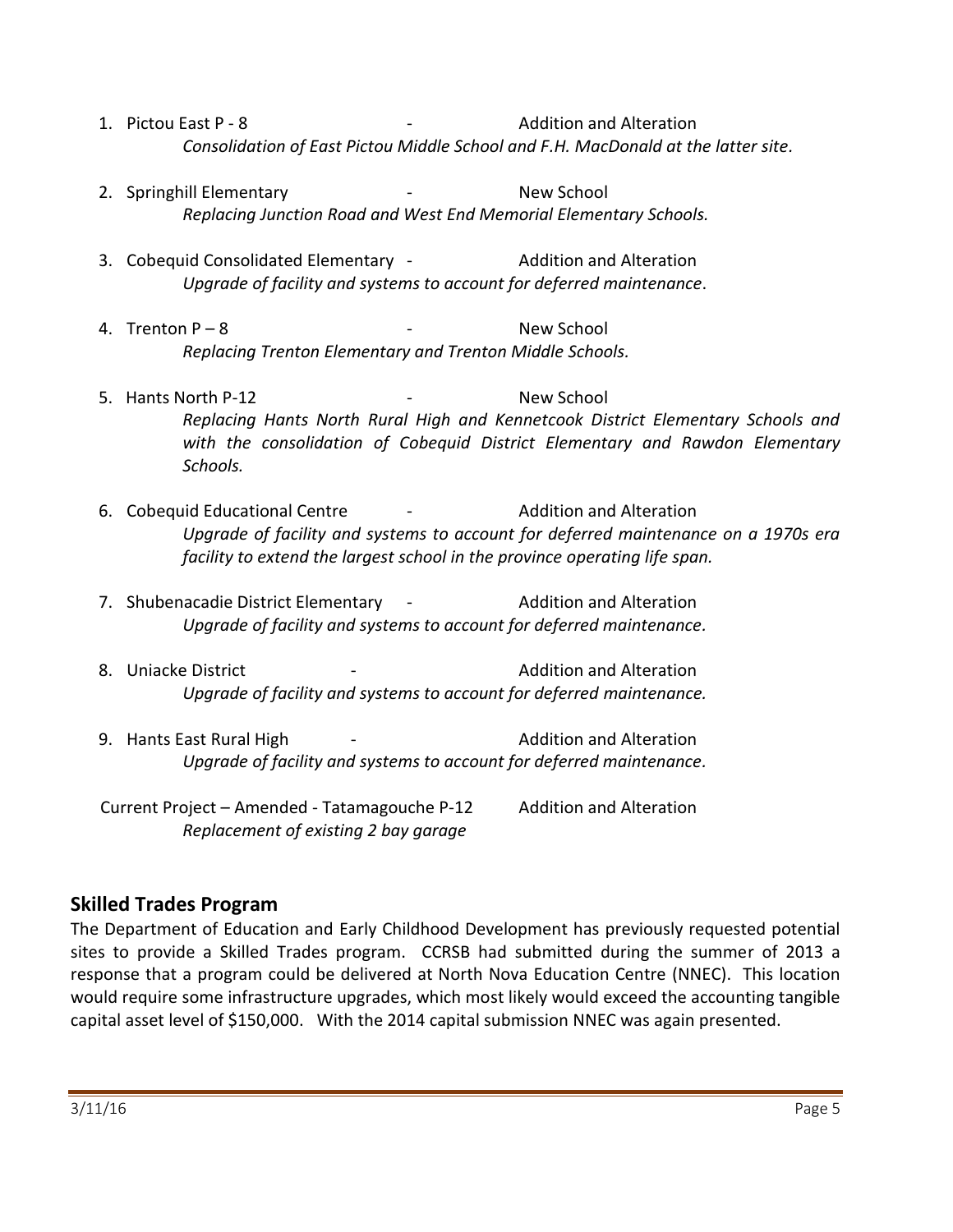For the 2016 Capital Construction Submission the Educational Services Committee reviewed potential sites that a Skill Trades Program could be provided. The following schools, listed in priority, are to be submitted to the DEECD for consideration:

- 1. North Nova Education Centre
- 2. Cobequid Education Centre
- 3. Amherst Regional High School

It should be noted that Amherst Regional High School is operated by a private owner under a Public Private Partnership agreement.

#### **Discussion**

The Operational Services Committee through to the Board recognizes challenges with the 2016 Capital Planning process. These may lead to future engagement with other parties, including DEECD, which could lead to overall improvements to the planning process.

The relatively short time for the school board to respond to the province's request does not enable an effective period for public consultation. With the 2013 submission there was an opportunity to raise and discuss possible options with associated stakeholders, such as School Advisory Councils and at school and regional levels. This could be particularly beneficial with consolidation of schools into new facilities or with an addition and alteration project at a specific facility.

Since the last capital construction submission, there may also be changes in expectations at a community level regarding potential capital projects. There could be a better understanding of the potential benefits of an addition and alteration project, particularly regarding project cost, which through a CCRSB submission may be advantageous in attaining projects. For example, a community may originally have a preferred option of a new school, though would find acceptable upgrades to an existing facility. On-going discussions with community representatives could lead to a revised capital request a listing of preferred and acceptable options. A capital plan should have the mechanism to reflect this.

The request for a three year planning process could pre-empt or have an adverse effect on future school review processes. A school review historically can be very emotional for communities and other participants. A three year capital plan that suggests possible outcomes in advance or prior to completion of a review of a group of schools with their potential of a possible school closure may not be well received. It could be perceived that an outcome is pre-determined and the review process is not as transparent as it could be.

There likely will be increasing use by school boards of their Long Range Outlooks (LRO) in the short term, five year and ten year periods to assist the capital planning as well as initiating school reviews. Changes in the LRO data may indicate potential revisions of a school boards previous capital plan.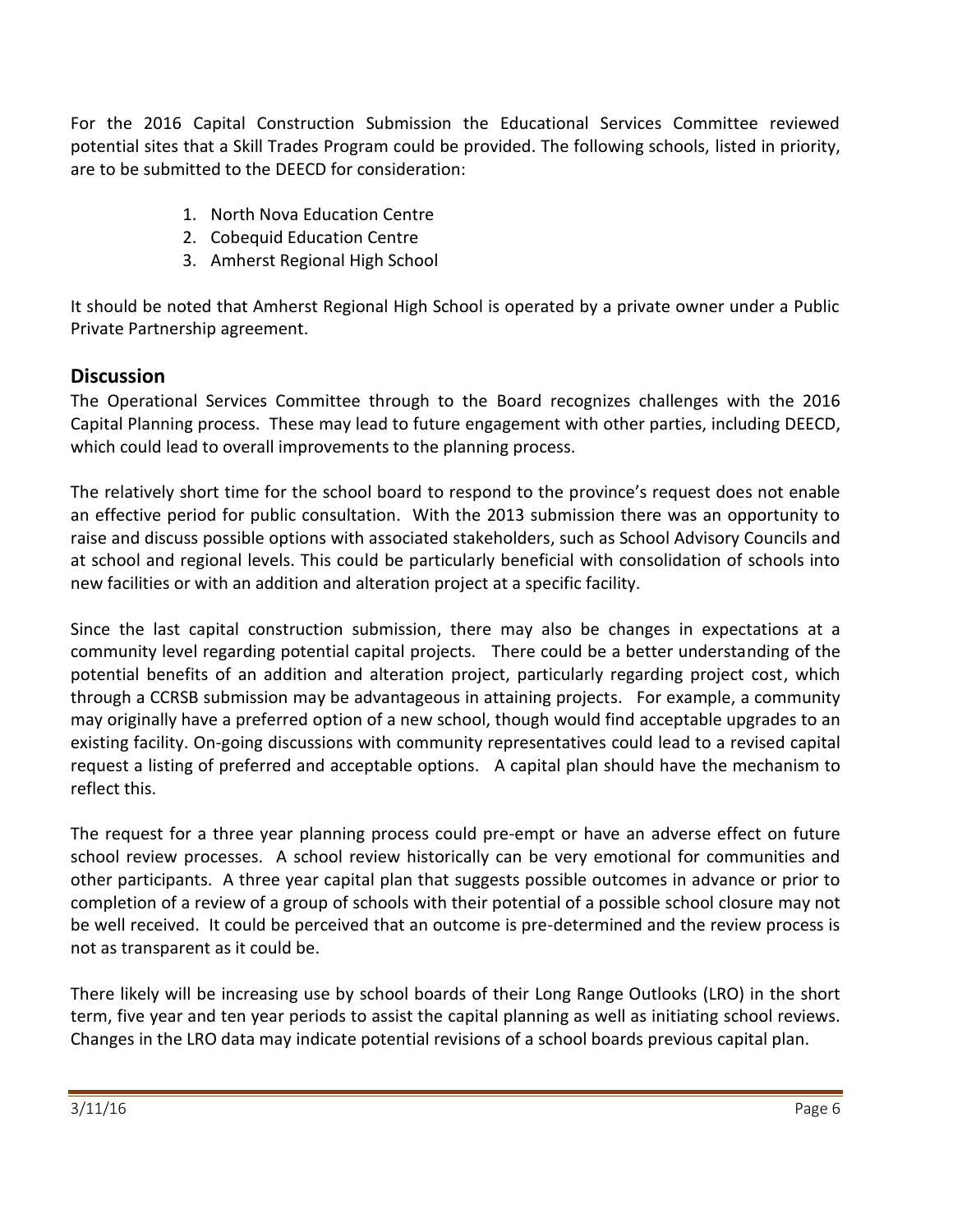The School Review Policy also states that a motion for a school closure must not be contingent on other factors, for example the building of a new school or renovations to a receiving school affect a capital plan.

There could actually be strategic benefits by the potential to align capital planning with a school review process. Similar to what occurred with Pictou East P-8, a School Options Committee could present a recommendation which requires capital alterations at receiving schools. The ability to modify a previously submitted capital plan could have advantages in responding to community engagement in the review process.

Ideally, these strategic advantages could be further enhanced with a five year, or longer, capital planning process. The ability to connect with communities, the utilization of LRO data and the alignment with school reviews and the ability to modify or supplement a school board's capital plan and in assistance with the province's capital planning could all contribute in the effective and efficient use of schools facilities.

The CCRSB will endeavor to provide whatever assistance is required by DEECD in further capital planning discussions.

> Report prepared by Operational Services March 2016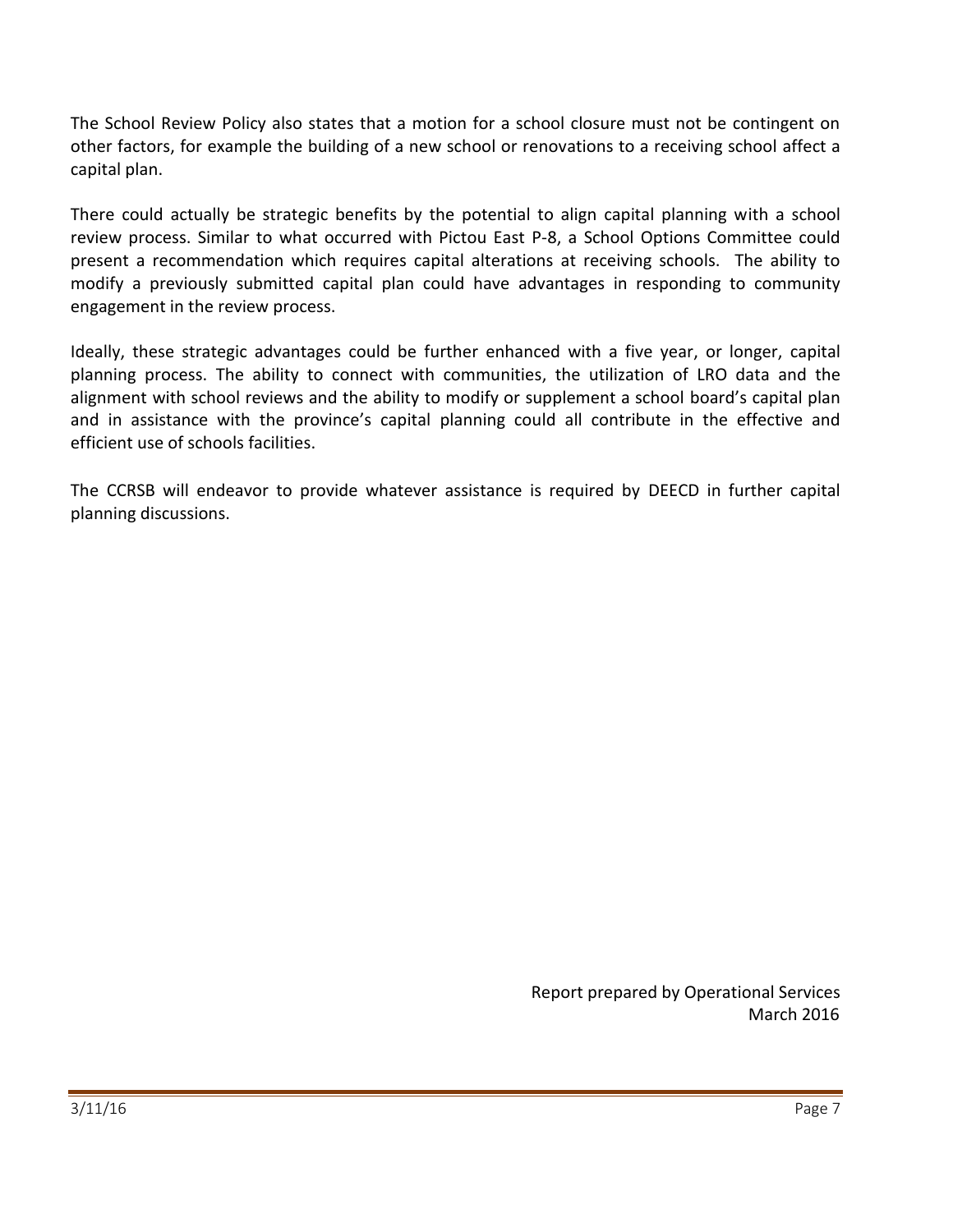# **APPENDICES**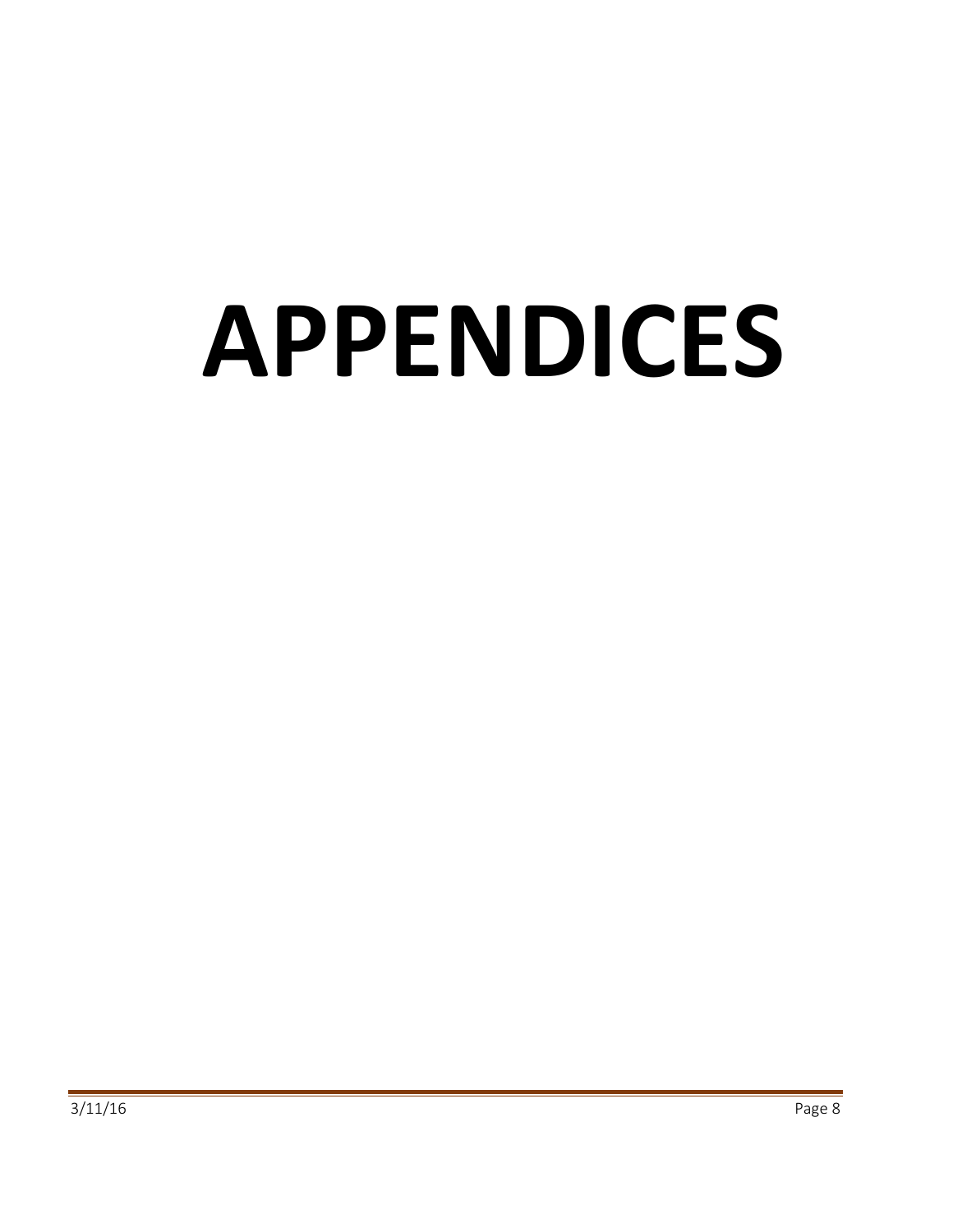# **APPENDIX A**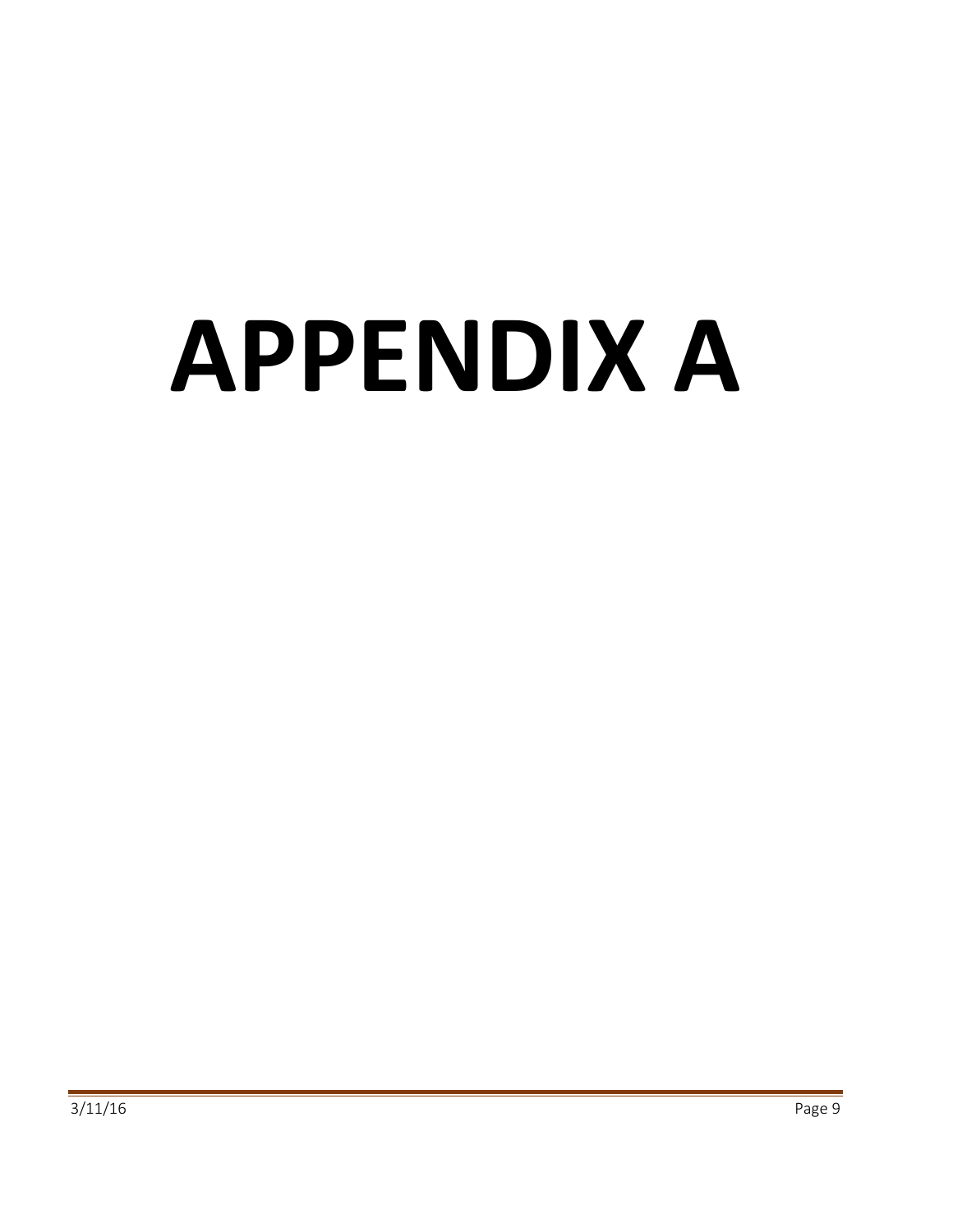## **Proposed CCRSB Capital Construction Projects 2016**

| <b>Schools</b><br><b>Alphabetical Order</b> | <b>CCRSB</b><br><b>Priority</b>               | <b>Type of</b><br>Project                                              | <b>Schools</b><br><b>Consolidated/Replaced</b>                                                                                                            |
|---------------------------------------------|-----------------------------------------------|------------------------------------------------------------------------|-----------------------------------------------------------------------------------------------------------------------------------------------------------|
| <b>Cobequid Consolidated Elementary</b>     | 3                                             | <b>Addition and Alteration</b>                                         | n/a                                                                                                                                                       |
| <b>Cobequid Educational Centre</b>          | 6                                             | <b>Addition and Alteration</b>                                         | n/a                                                                                                                                                       |
| Hants East Rural High School                | 9                                             | <b>Addition and Alteration</b>                                         | n/a                                                                                                                                                       |
| Hants North P-12                            | 5                                             | <b>New School</b>                                                      | Hants North Rural High School<br>Kennetcook District Elementary School<br><b>Cobequid District Elementary School</b><br>Rawdon District Elementary School |
| Pictou East P-8                             | $\mathbf{1}$                                  | Addition and Alteration*<br>*Required with scheduled school<br>closure | East Pictou Middle School<br>Frank H. MacDonald Elementary School                                                                                         |
| Shubenacadie District Elementary            | $\overline{7}$                                | <b>Addition and Alteration</b>                                         | n/a                                                                                                                                                       |
| Springhill Elementary                       | $\overline{2}$                                | New School                                                             | Junction Road Elementary<br><b>West End Memorial School</b>                                                                                               |
| Tatamagouche P-12: Bus Garage               | Amendment<br><b>Current School</b><br>Project | <b>New Support Building</b>                                            | <b>Bus Garage</b><br>(Circa 1950)                                                                                                                         |
| Trenton P-8                                 | 4                                             | New School                                                             | <b>Trenton Elementary</b><br><b>Trenton Middle School</b>                                                                                                 |
| Uniacke District School                     | 8                                             | <b>Addition and Alteration</b><br>n/a                                  |                                                                                                                                                           |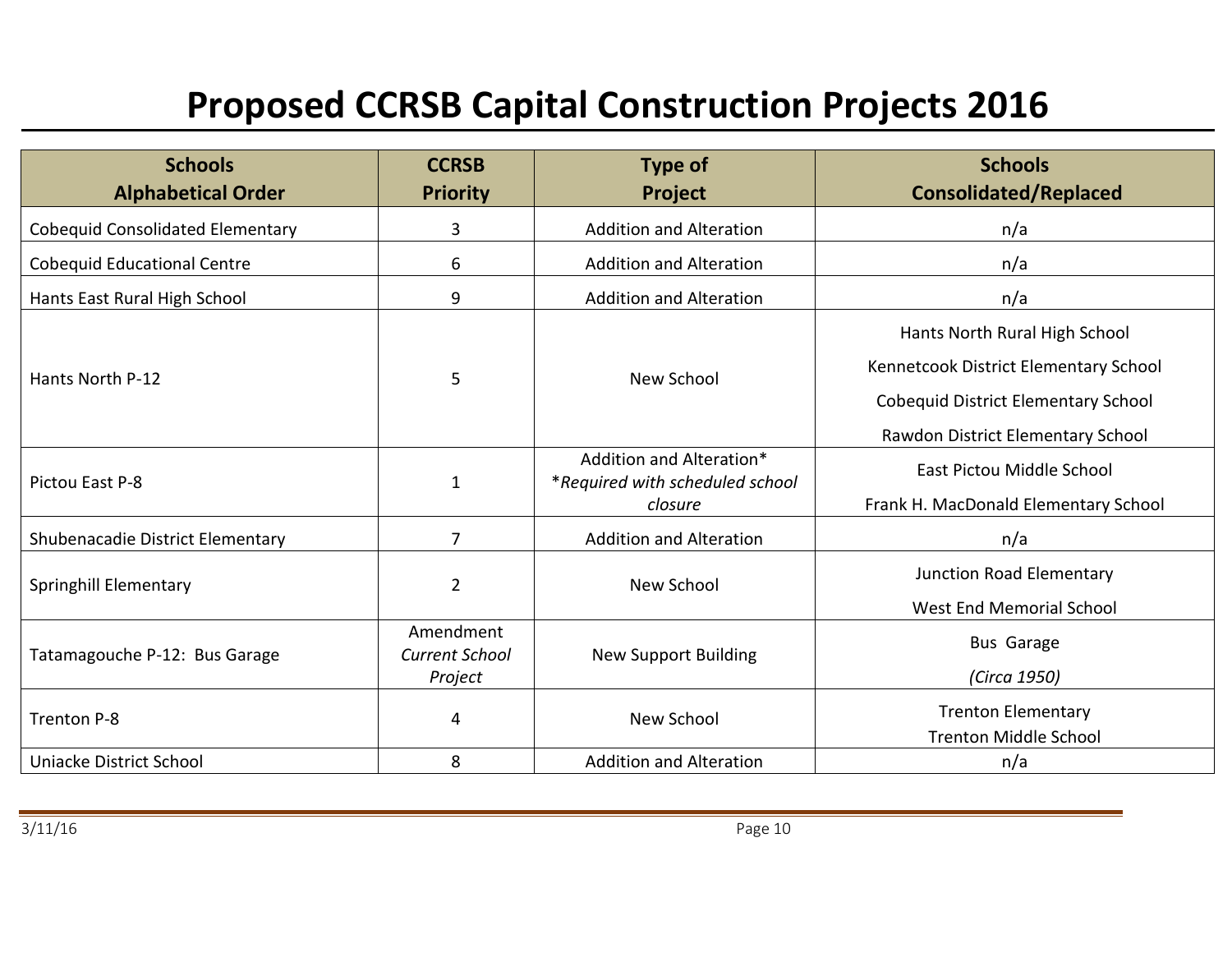# **APPENDIX B**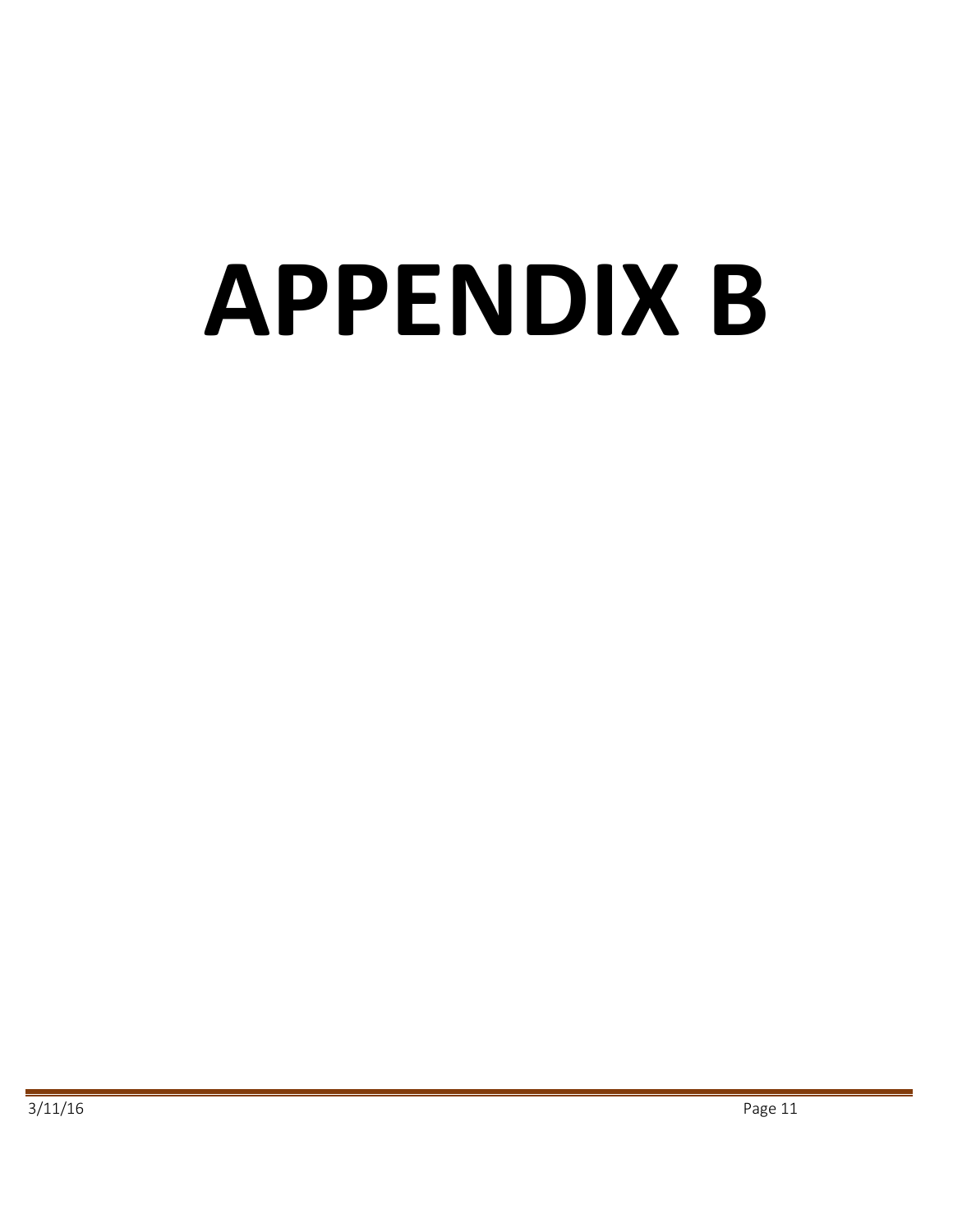## **PROPOSED SKILLED TRADE SCHOOLS**

## **Listed Alphabetically**

- 1. Amherst Regional High School
- 2. Cobequid Educational Centre
- 3. North Nova Education Centre

## **Listed By Priority**

- 1. North Nova Education Centre
- 2. Cobequid Educational Centre
- 3. Amherst Regional High School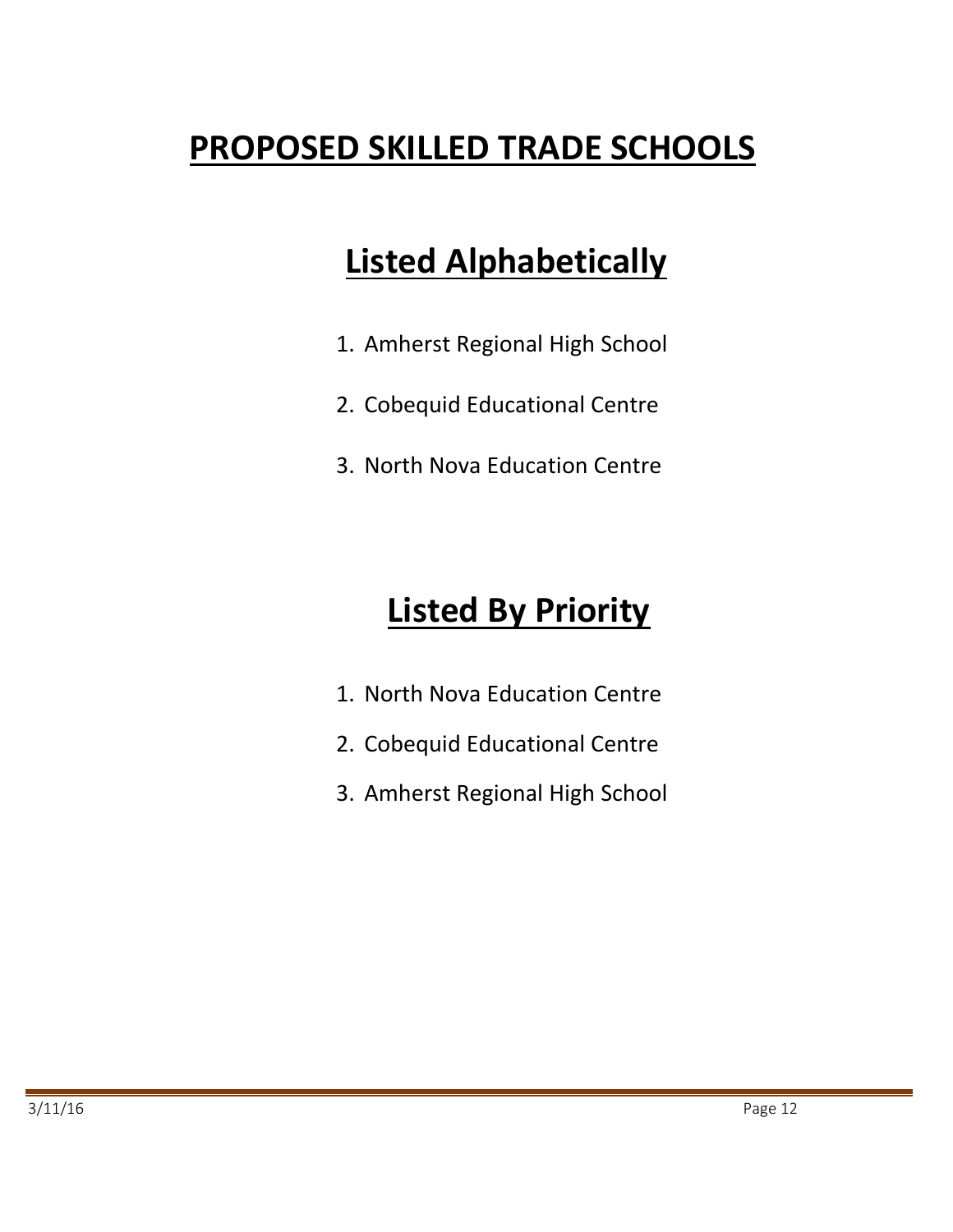# **APPENDIX C**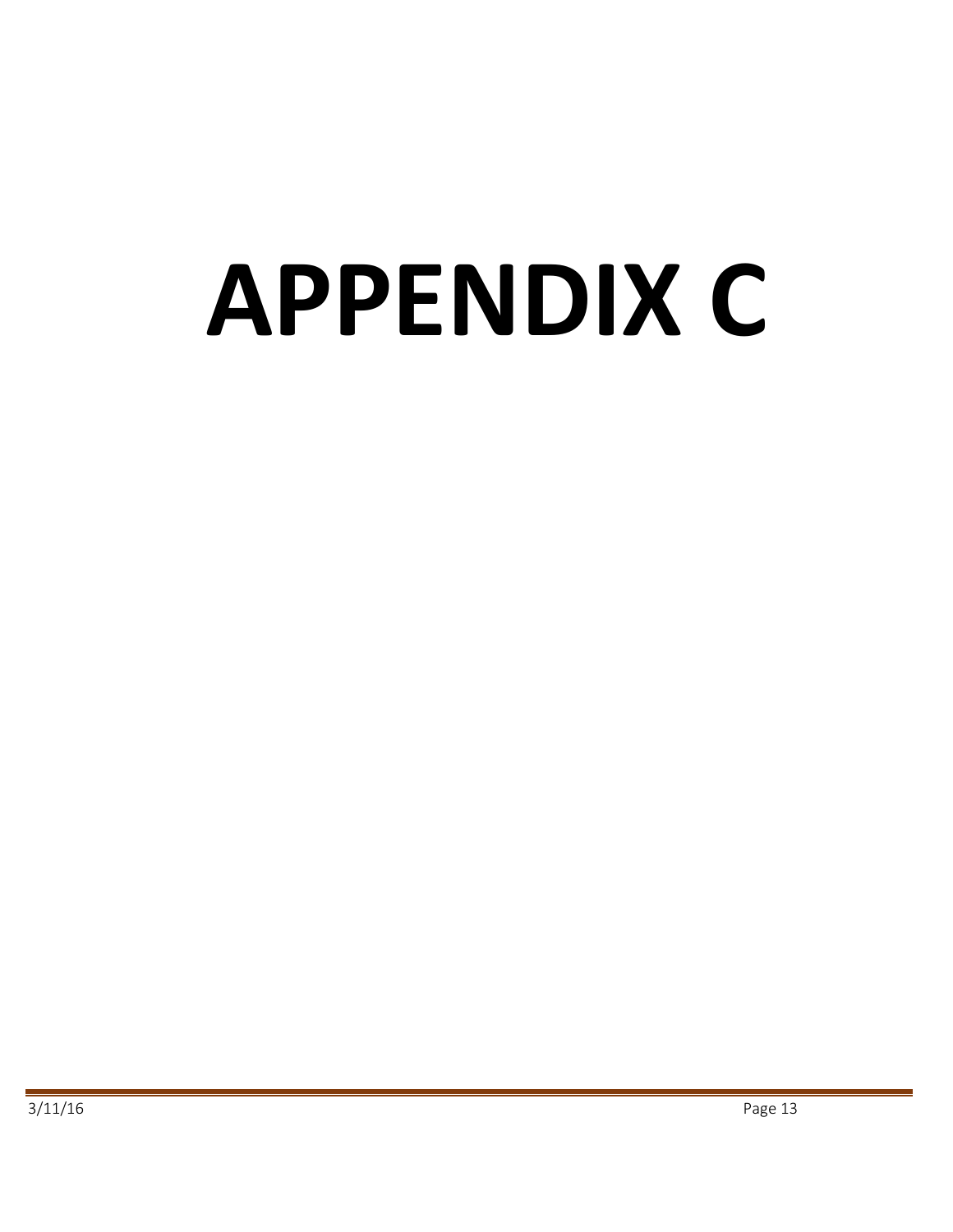## **Cobequid Consolidated Elementary School Addition and Alteration Priority #3**

#### **Project Description**

Cobequid Consolidated Elementary School requires upgrading and refurbishment of its building systems and instructional spaces. The building is a Primary to Grade Five School located in Old Barns, Nova Scotia. The student enrolment is currently 146 students of which 99% are transported by bus. The 2015 Long Range Outlook (LRO) indicates a school utilization of 73%.

The school was constructed in 1963 and has never had a major renovation nor replacement program to upgrade the facility and support systems. The school encompasses 18,364 square feet originally designed with 12 classrooms, a gymnasium and small cafeteria. The provision of the present Public School Program could be enhanced with upgrades to the current physical constraints.

The 2015 Long Range Outlook (LRO) indicates a school utilization of 73%. The 2014/15 enrolment was 146 students expected to increase slightly to 155 in five years.

The LRO states a current overall building condition of functional. This is often typical of older buildings and approaching their end of useful life. The building systems are working and finishes are maintained though an increased level of maintenance and repairs are required to continue operation. There are outstanding deferred maintenance items such as roof replacement, siding and exterior door replacements and washroom upgrades and additional IT access points would be beneficial. These would be addressed through this project.

The CCRSB is requesting an upgrade and refurbishment to this facility to rectify existing building issues and extend the building operating life.

With the 2014 CCRSB Capital Construction Submission it is the third highest ranked submission of a combined CCRSB New School and Additions and Alteration list and continues this priority in 2016.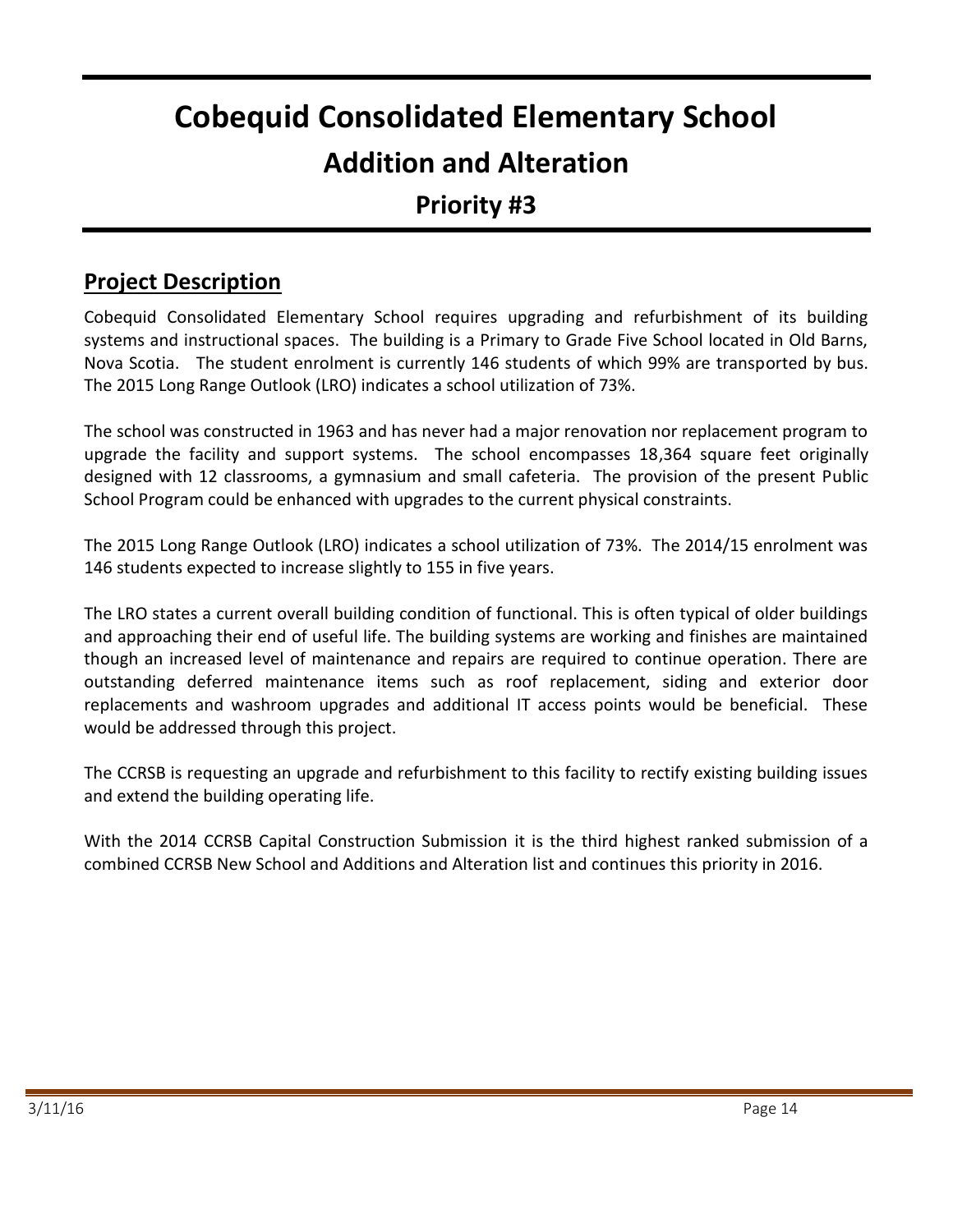## **Cobequid Educational Centre Addition and Alteration Priority #6**

#### **Project Description**

Cobequid Educational Centre (CEC) requires upgrading and refurbishment of its building systems and instructional spaces. At 228,000 square feet CEC is physically the largest school in the province of Nova Scotia.

Within the 2015 Long Range Outlook (LRO) the school provides educational programming to 1354 students in Grades 10–12 from Truro and the surrounding area. According to the LRO there are 86 total classrooms with a 62% utilization. By 2019 the enrolment is projected to vary slightly to 1345 students.

The school began operation in 1970 and the subsequent 46 years has had an effect on the physical structures and supporting systems. There has not been a "mid-life" upgrade or refit at the school, most repairs or upgrades have been reactive in nature responding to urgent situations such as boiler or roofing failures. Many of the facility components are original. Not unexpectedly, there is a large amount of deferred maintenance and systems upgrades needed.

The overall building is classified as functional within the LRO. This indicates the building is older and approaching its end of useful life "as is". Its systems are working, though an increased level of maintenance is required for facility operation. Examples or repairs needed include roofing, elevator, gym floor, window replacements, washrooms, accessibility/security improvements and exterior panel caulking.

Concurrently, the CCRSB has submitted this location for a Skilled Trades Centre. Skilled trades would require a capital upgrade with the facility.

This project continues as the sixth highest ranked submission of the 2016 CCRSB New School and Additions and Alteration.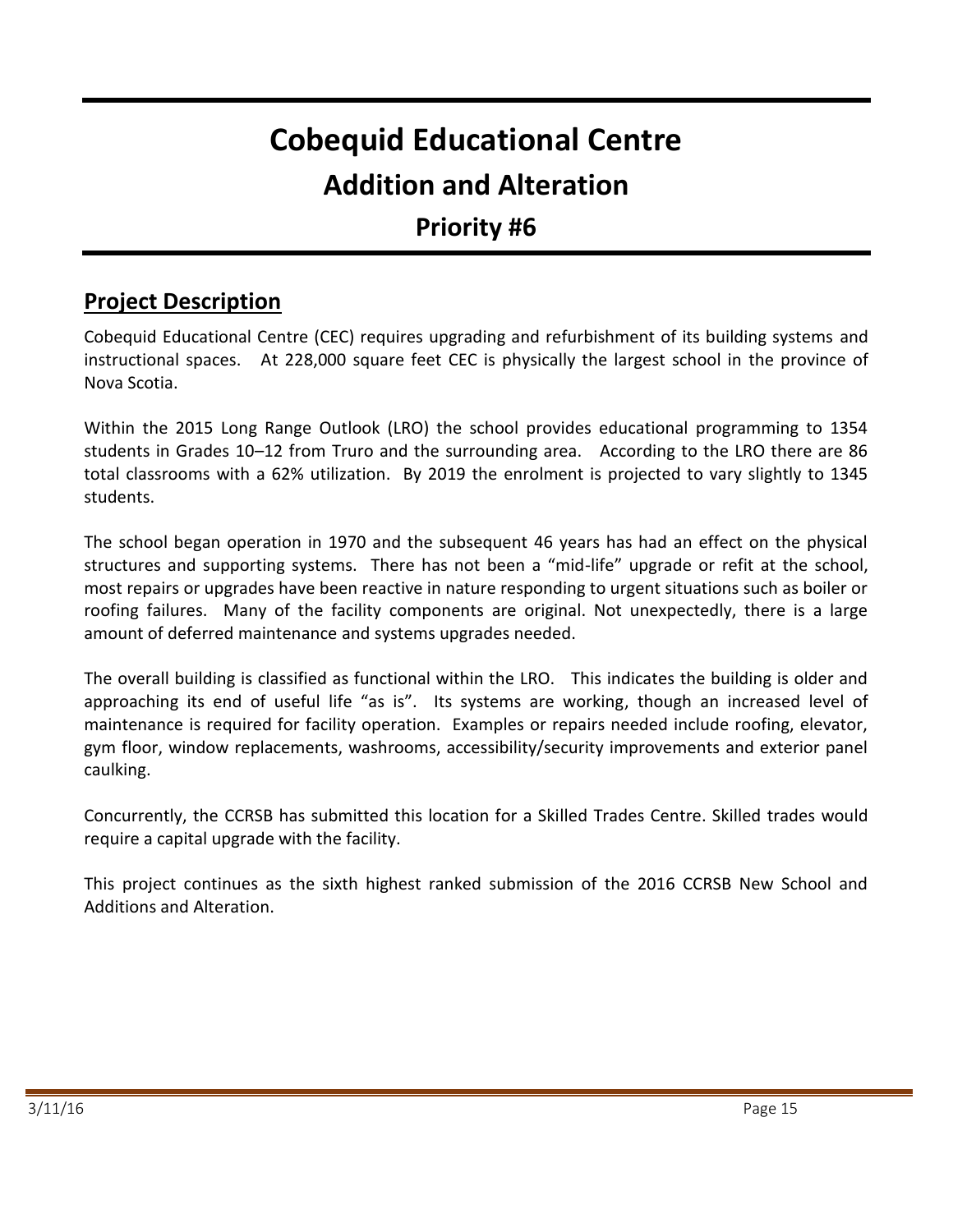## **Hants East Rural High School Addition and Alteration**

#### **Priority #9**

#### **Project Description**

The CCRSB is requesting an upgrade and refurbishment of Hants East Rural High School. The facility is 141,428 square feet in size and located in Milford, Nova Scotia.

Based on the 2015 Long Range Outlook (LRO) it provides educational programming for students in Grades 9-12. According to the LRO there are 56 total classrooms with a 53% utilization. This is based on 757 students in 2014, projected to decline to 743 by 2019.

The school began operation in 1957 which has had an effect on the physical structures and supporting systems over the subsequent period of time. There has not been a "mid-life" upgrade or refit at the school, most repairs or upgrades have been reactive in nature responding to urgent situations such as boiler or roofing failures. Many of the facility components are original and not unexpectedly, there is a large amount of deferred maintenance.

The overall building is classified as satisfactory within the LRO. This indicates the building requires some repairs and maintenance to the building systems and finishes. Examples are boiler needs replacement, roof sections need repairs, washroom improvements, and improved entrance for security and control. Elevator upgrades, window replacements, wired IT infrastructure upgrades**,** classroom external call function and exterior cladding and brickwork repairs would also be beneficial.

The CCRSB continues in 2016 to see this as its ninth highest priority.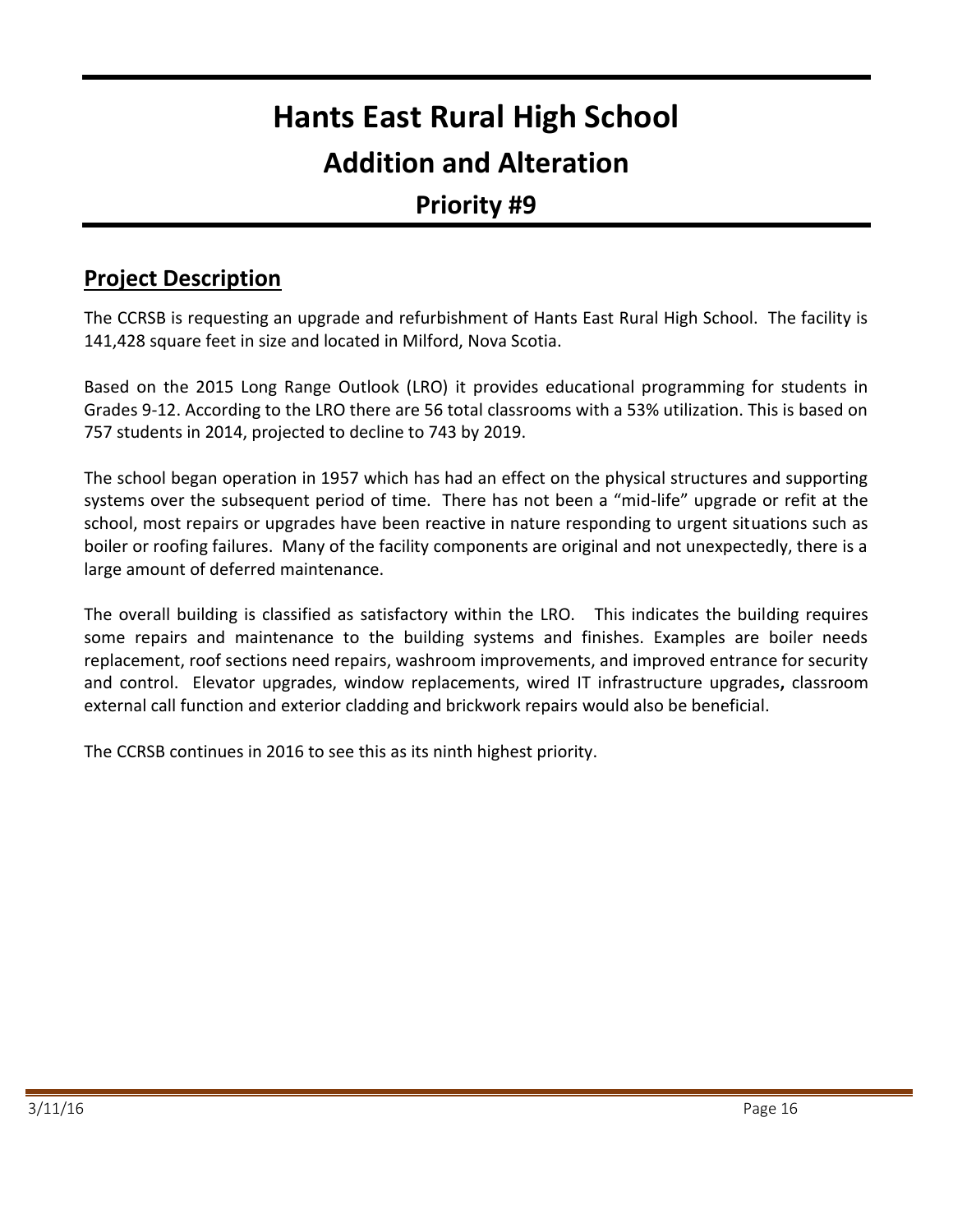## **Hants North P-12 School**

### **New School**

#### **Priority #5**

#### **Project Description**

Previously, the Chignecto-Central Regional School Board has proposed closing three facilities in the Municipality of East Hants and consolidate into a new Primary to Grade Twelve School in the Hants North area. These facilities are:

- Cobequid District Elementary (CDE) located in Noel, N.S. originally constructed in 1961 with 12,285 square feet.
- Kennetcook Elementary (KES) and Hants North Rural High (HNRH) located in Kennetcook, N.S. are connected buildings and originally constructed in 1961 at 69,581 square feet.
- Rawdon District Elementary (RDE) located in Rawdon, Nova Scotia originally constructed in 1951 with 21,916 square feet.

CDE and RDE from the 2015 Long Range Outlook (LRO) indicates the overall building conditions as functional which is often typical of older buildings and approaching their end of useful life. HNRH/KES has an overall building condition of satisfactorily though with some repairs and maintenance to the building and its systems are required.

All of the facilities have experienced deferred maintenance which will increase. There has not been a 25 year or "mid-life" systems upgrade to any of the schools with varying degrees of ramifications. RDE building systems are working and finishes are maintained though an increased level of maintenance and repairs are required to continue operation. Heating boilers, window, cladding/siding, fire alarm, public address and roof replacement, are a number major items needing replacement or upgrading. Similarly CDE is reaching its end of operating life. Roof, boiler, electrical service, gym floor, accessibility and repointing are a number major items needing replacement. All three sites would benefit by increasing the number of IT access points.

The LRO indicates school utilization has 85% at CDE, 47% at HNRH/KES and RDE of 69%. RDE shows an enrolment of 104 in 2014 declining to 93 by 2019. Similarly CDE will decline from 85 to 79 students in the same period. HNRH/KES had 336 students in 2014 with a projected five year increase to 345 students.

Combining the three schools would see an increase in operating efficiency. The total square footage could decline 30% with a potential reduction of almost 24,000 square feet.

Consolidating the three schools provides benefits in the provision of the Public School Program with instructional spaces designed to meet the functional intent. There would be appropriate (without columns) HNRH gymnasium and cafeteria space not found in the smaller schools. There would also be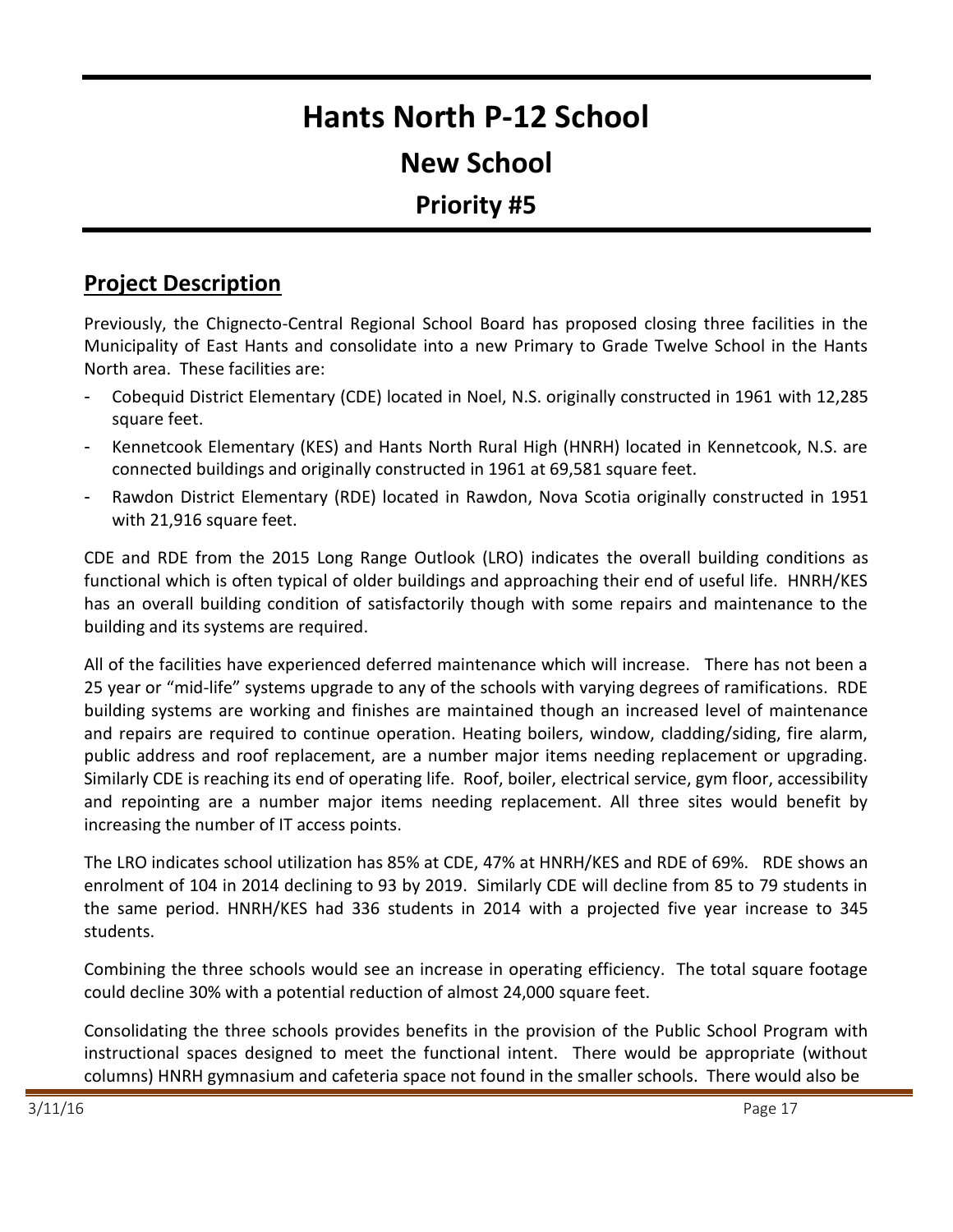potential with an increased school enrolment for ancillary educational and support services of a higher level than currently provided. This would include less travel time where circuit services are needed.

While a new school could not necessarily be in close proximity to the existing schools, it could continue to be within the northern area of East Hants.

The CCRSB continues to see this as its fifth highest priority in 2016.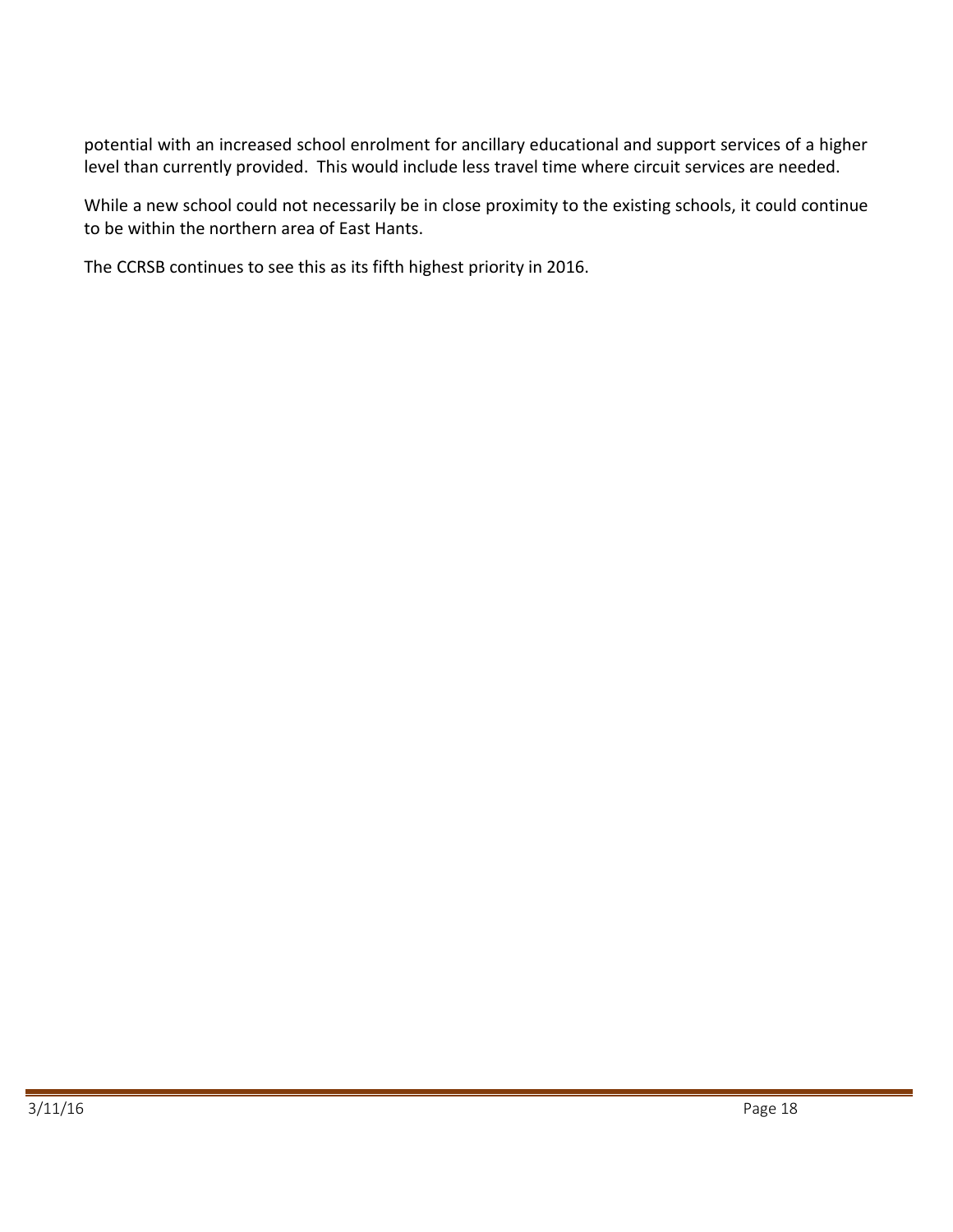## **Pictou East P-8 School Addition and Alteration Priority #1**

#### **Project Description**

The Chignecto-Central Regional School Board completed a school review process in March 2014 following the NS Education Act. The preferred option from the community was closing East Pictou Middle School (EPMS) and combining with Frank H. MacDonald Elementary School (FHM) at that location. There are five years from that time for the school to close, with September 2018 being the appropriate time, for the combined school to begin operation. *The scope of work and timing presents some urgency with this project*.

To make this option viable and to provide needed components of a middle school Public School Program, building additions and renovations to the "open classroom" concept are required at the FHM site. This school due to its age also requires infrastructure and utility services to extend its life span by 15 to 20 years.

East Pictou Middle School is a Grade 7-8 facility located in Sutherland's River, Nova Scotia. The student enrolment from the 2015 Long Range Outlook (LRO) is 102 students of which 100% are transported by bus. There was an enrolment decrease in September 2014 when Grade 9 was moved to North Nova Education Centre. It was originally constructed in 1952 with additions in 1962 and 1966.

EPMS has experienced and will continue to experience enrolment decline. The facility has a size of 100,029 square feet. The building has numerous outstanding deferred maintenance items.

Frank H. MacDonald (FHM) is a Primary to Grade 6 elementary school located in Sutherland's River next to East Pictou Middle School. The student enrolment from the LRO is 309 students of which 100% are transported by bus. It is also considered a rural school and was originally constructed in 1975.

FHM has experienced and will likely continue to experience enrolment decline. The facility with 58,940 square feet has a current capacity utilization from the LRO of 59%. The building has outstanding deferred maintenance items and is listed as functional from the 2015 LRO.

Dr. W.A. MacLeod Consolidated School (WAM) located in nearby Riverton, Nova Scotia is an identical school to FHM. WAM is currently completing an Addition and Alterations Project for adding Grades 7 and 8 to the school. As part of that work, an in-depth assessment of the building and grounds was conducted. In doing so, there are numerous aspects to the WAM building's systems and infrastructure that had significantly surpassed their normal end of life and needed replacement or upgrading to satisfactorily extend the building facility's operation a further 20 years.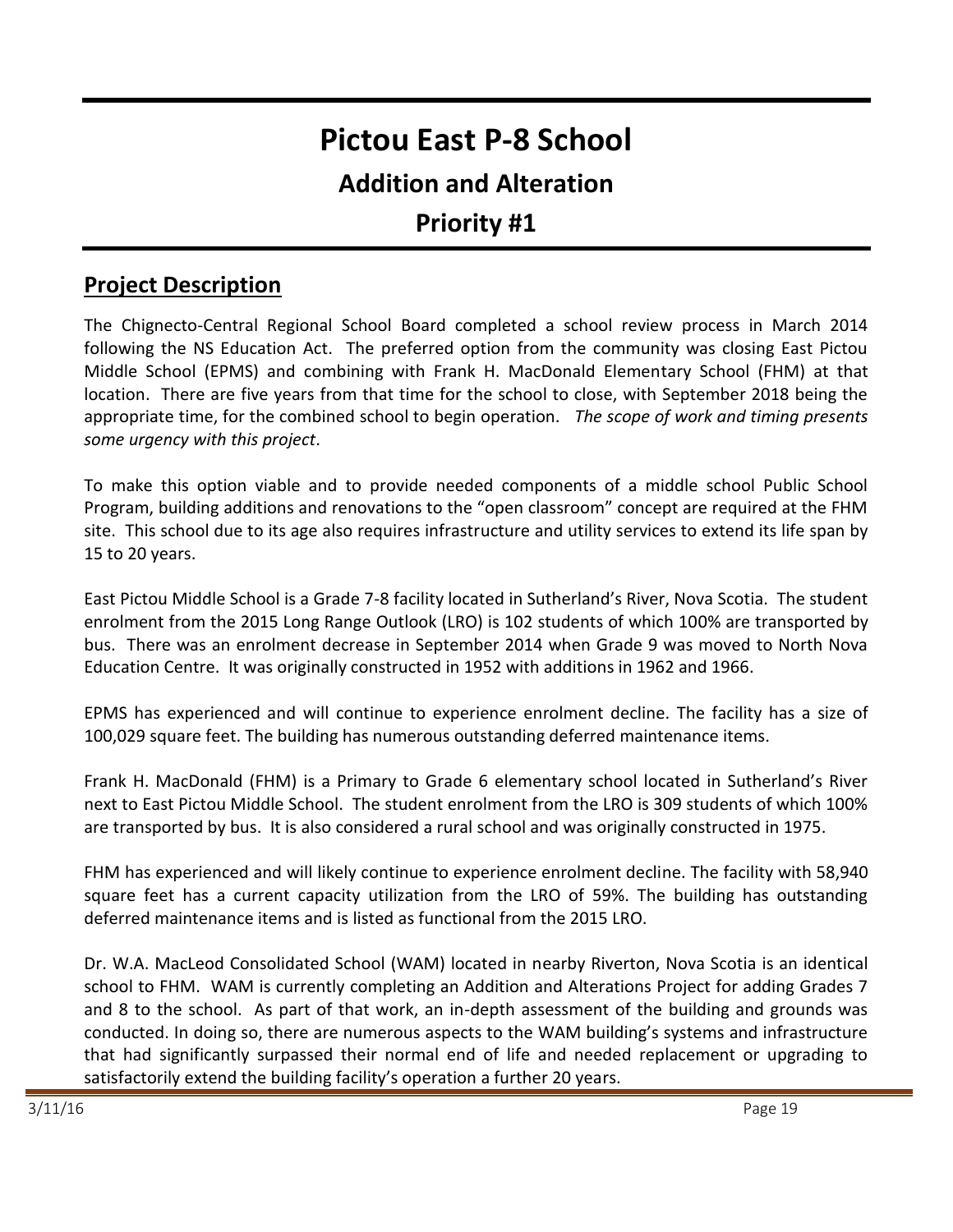The degrees of these were significantly greater than during the initial CCRSB review of the building conditions for the 2014 capital submission. Some of these areas include mechanical systems, information technology support, heating systems, potable water and grounds areas. Recognizing this, it would be appropriate to include the WAM experience when developing a Pictou P-8 project cost.

There would be operational efficiencies and cost avoidance with the consolidation of EPMS and FHM. There would be a net reduction of 89,000 square feet of school capacity. A technical lab, family studies, active healthy living, learning center and ground floor office areas would need to be added.

This is the highest ranked 2016 capital submission of a combined New School and Additions/Alteration list.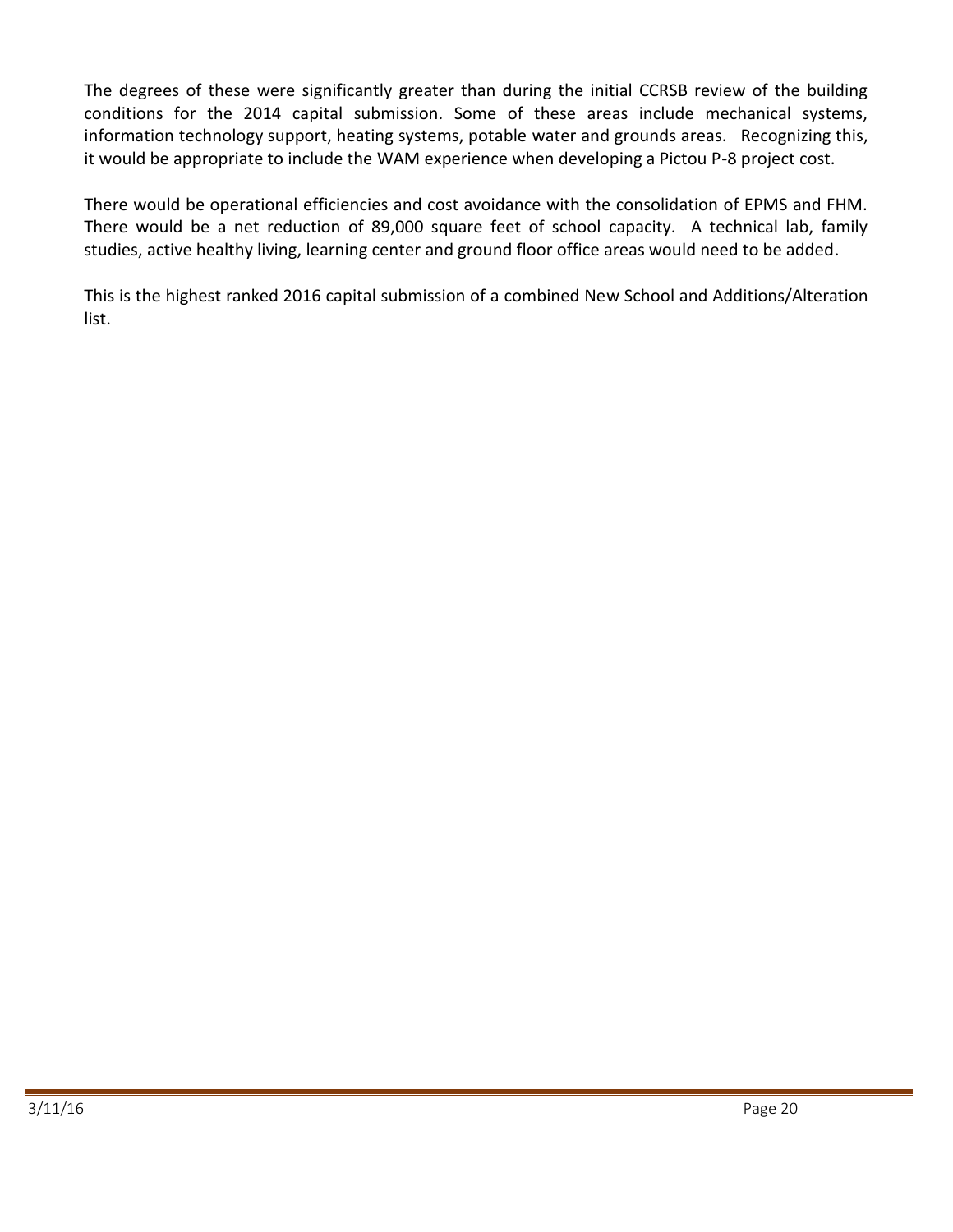## **Shubenacadie District Elementary School Addition and Alteration Priority #7**

#### **Project Description**

Shubenacadie District Elementary School (SDE) requires upgrading and refurbishment of its building systems and spaces. The school is 40,352 square feet in size.

SDE provides educational programming to close to 151 students in Grades Primary–5 according to the 2015 Long Range Outlook (LRO). The school utilization is listed as 34%. By 2019 the enrolment is projected to be 156 students.

The school began operation in 1963 and has continued providing services to its students and their communities in a commendable manner. This also has an effect on the physical structures and supporting systems over the same period of time. There has not been a "mid-life" upgrade nor refit at the school, most repairs or upgrades have been reactive in nature responding to urgent situations such as boiler or roofing failures. Many of the facility components are original. Not unexpectedly, there is a large amount of deferred maintenance or replacement needed, for example with the PA system.

The overall building is classified as functional within the LRO. This indicates the building is older and approaching its end of useful life "as is". Its systems are working, though an increased level of maintenance is required for facility operation. Examples or repairs needed include roofing and windows replacements, boiler replacement and exterior cladding/trim replacement.

This is the seventh highest ranked submission of a combined 2016 CCRSB New School and Additions and Alteration List.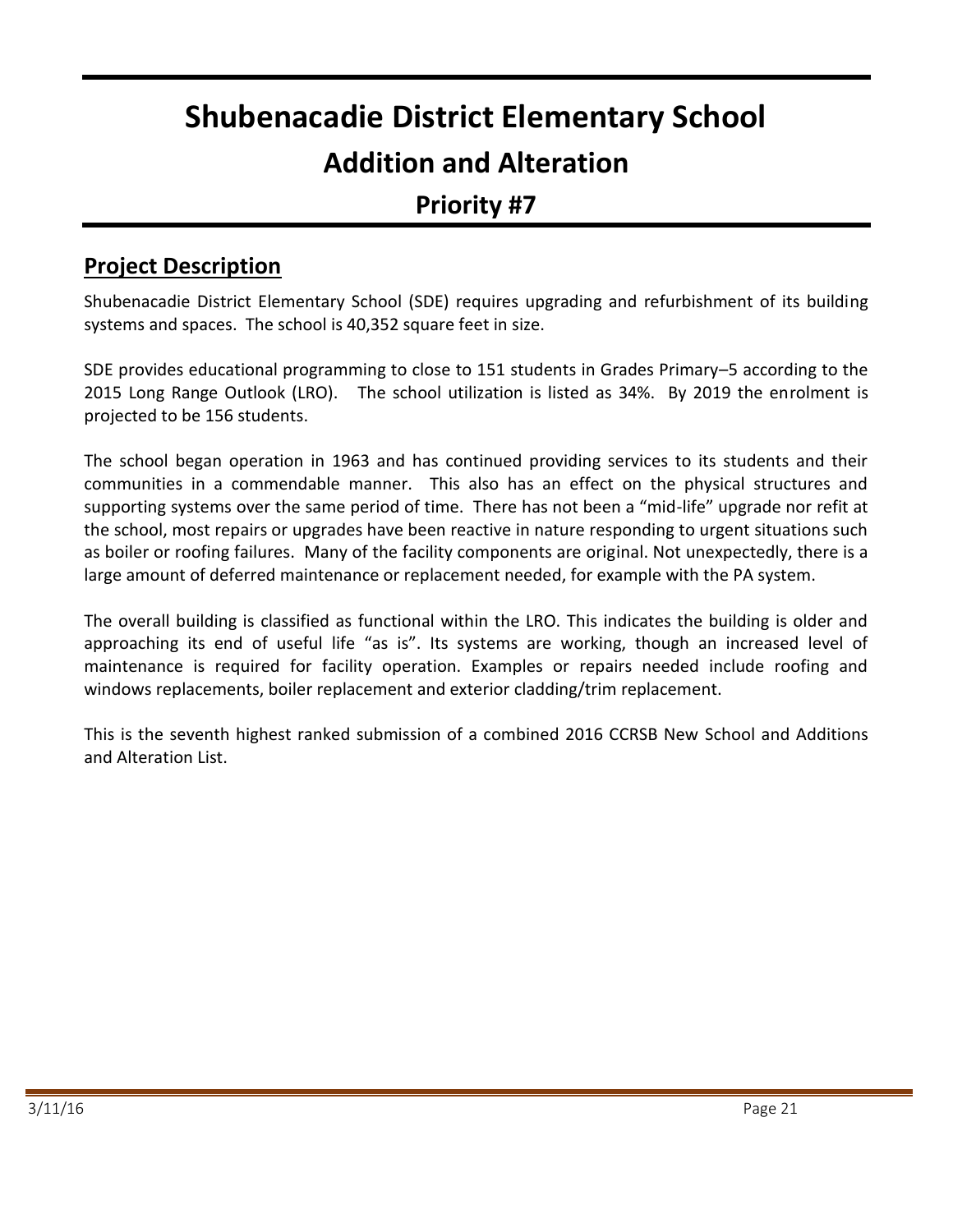## **Springhill Elementary School**

### **New School**

### **Priority #2**

#### **Project Description**

Previously, the Chignecto-Central Regional School Board indicated its plans to close West End Memorial (WEM) and Junction Road (JRE) Elementary Schools. They would be consolidated into a new Primary to Grade Six elementary school in the Springhill area. Primary reasons for closing the schools is the inability to provide a complete Public School Program at the WEM and there is no grounds space for expansion at JRE.

This is due to the absence of a gymnasium at WEM, poor school configuration and classroom layouts. WEM was built in 1959 and JRE was built in 1975. These facilities have not had systems nor infrastructure upgrades during their operating period, with WEM in particular need of significant major maintenance. The JRE site is small without a sports field and does not readily lend itself to an expansion.

WEM is reaching its end of operating life with its overall building condition listed as functional in the 2015 Long Range Outlook (LRO). The building systems are working and finishes are maintained though an increased level of maintenance and repairs are required to continue operation. Roof, windows, cladding, brick repointing, public address and heating system are a number of major items needing replacement. JRE overall building condition from the LRO is satisfactory. Both sites would benefit from additional IT access points including wiring.

WEM from the LRO has an enrolment of 133 expected to decline to 111 in five years. JRE enrolment is expected to decline from 165 to 161 students over the same period. There are potential efficiency gains and cost benefits by combining the two schools.

Consolidating the two schools into a new facility provides benefits on the provision of the Public School Program with instructional spaces designed to meet the functional intent. There would be appropriate gymnasium and cafeteria space not available in current facilities. There would also be potential with an increased enrolment for ancillary educational and support services of a higher level than currently provided.

While a new school could not necessarily be in close proximity to the existing schools, it should continue to be within the community of Springhill. This is the second highest ranked submission of a combined 2016 CCRSB New School and Additions and Alteration list.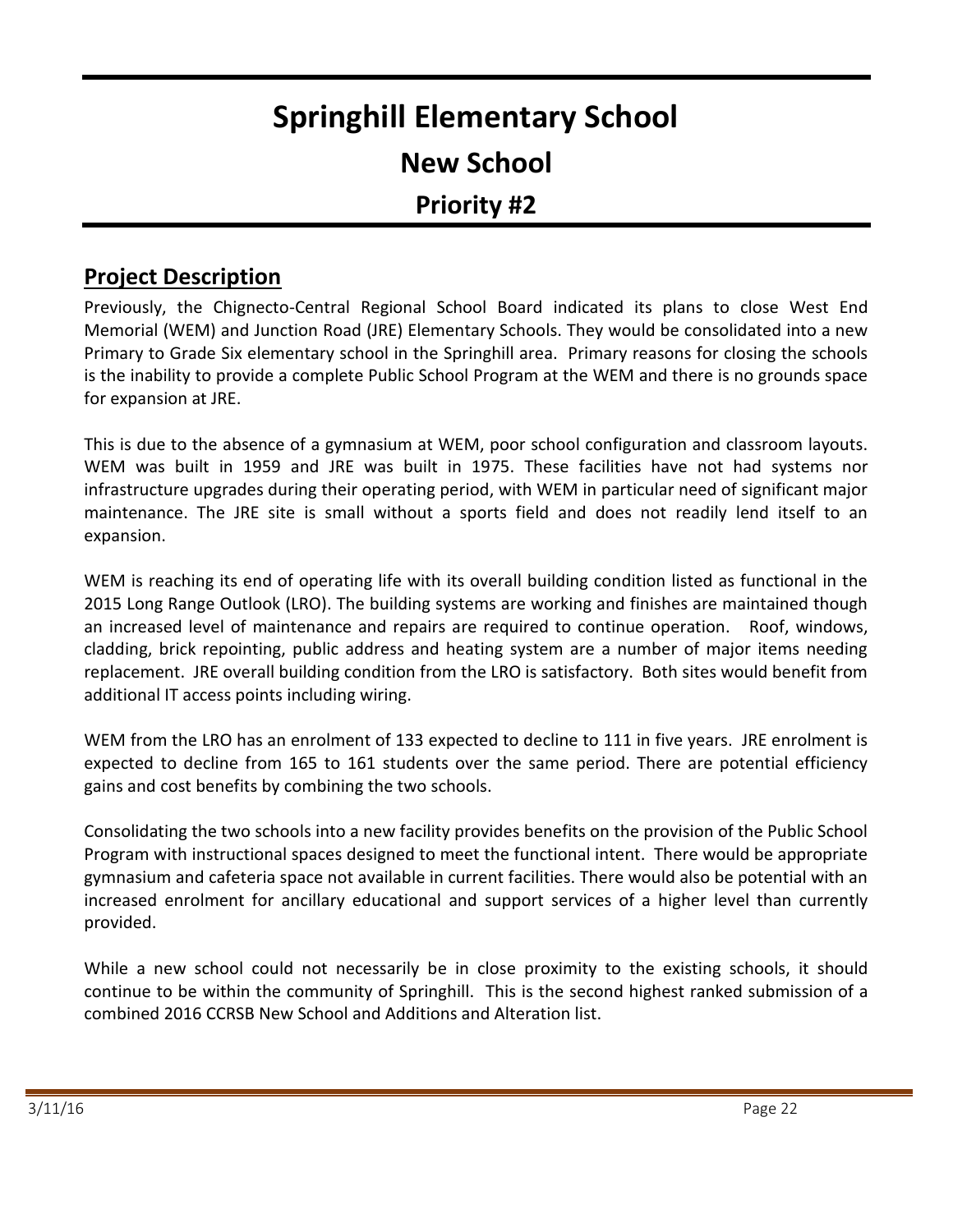## **Tatamagouche P-12 Site New Support Building Amendment, Current School Project**

#### **Project Description**

There is a new Primary to Grade Twelve school being built replacing Tatamagouche Elementary and North Colchester High Schools. The site of the new facility is planned to be on the current high school grounds.

On the site presently is a CCRSB bus garage which services vehicles predominately serving bussing for these schools. It provides overnight parking and saves on "deadhead" miles and often travel time to Truro for major servicing. The building itself is understood to be the same age as the school, built in 1950. It has exceeded its normal life and does not provide the proper facility in which to service the newer busses.

With a new garage, service capacity in the North Shore area could be expanded. A plan would include permanently basing a mechanic at the garage. Busses transporting students in other areas along North Shore could be based and be serviced through an improved facility.

When the new school is being built it would be an appropriate time to replace the bus garage. There would likely be synergies in construction costs, design time, construction period, tendering and buildings' demolitions. The size of the garage is relatively small, two service bays and small ancillary rooms such as parts stores.

A proposed garage site has been outlined in the new school site plan. This would allow the potential for improved grounds space for school use, for example an additional playground area. As well for the community, aesthetically there would not be the old garage building in the same view plane as the new school.

The CCRSB has previously provided a written request in 2015 to the DEECD of amending the project plan for the new P-12 school to include a replacement of the bus garage.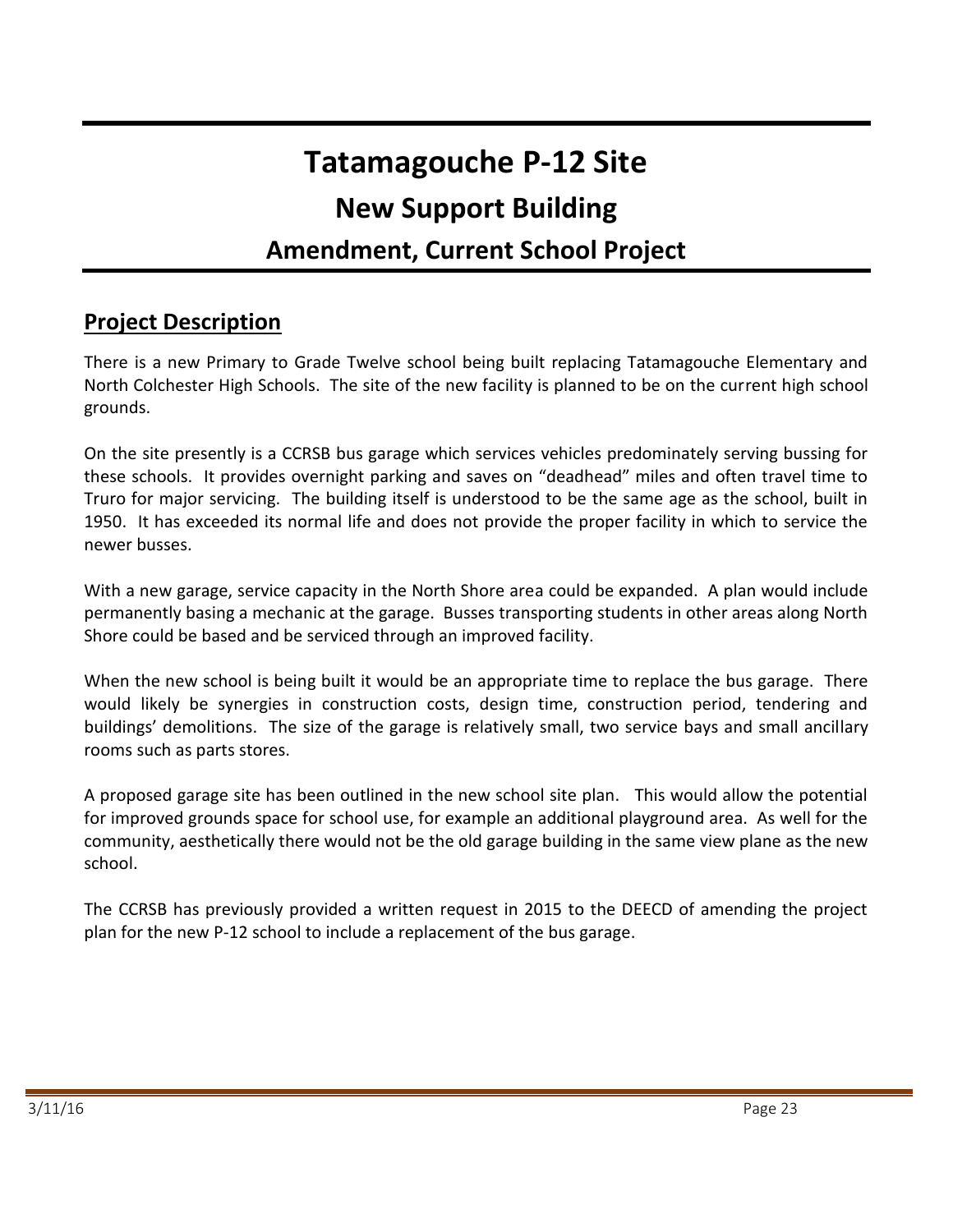## **Trenton P-8 School**

### **New School**

### **Priority #4**

#### **Project Description**

With the 2014 CCRSB Capital Construction Submission, the Chignecto-Central Regional School Board proposed to close Trenton Elementary School (TES) and Trenton Middle School (TMS). Both of the facilities have experienced deferred maintenance and they have approached or will soon have exceeded their end of useful life. The plan is to consolidate the two schools into a new Primary to Grade Eight facility in the Trenton area.

Trenton Elementary School was constructed in 1966 at 25,632 square feet from the 2015 Long Range Outlook (LRO) has an enrolment of 141 students. Trenton Middle School was originally constructed in 1925 with additions in 1953, 1967 and 1985. It has an enrolment of 148 students projected to decline in five years by a further 4.7%.

TES from the LRO as an overall building condition listed as functional which is often typical of older buildings and approaching their end of useful life. TMS is rated as satisfactory. There has not been a 25 year or "mid-life" systems upgrade to either facility. As examples both sites have an older, manual public address system and could benefit from additional wired IT access points.

TMS building systems are working and finishes are maintained though an increased level of maintenance and repairs are required to continue operation. Heating pipes, boilers, gym floor, roof sections need replacement. With TES the building systems require some repairs and maintenance to its systems. Windows and sections of the roof need replacement. Both sites have deficient sports field areas. The smaller TES has a capacity utilization of 56% while the larger TMS has a capacity utilization of only 28%. This indicates potential efficiency gains and cost benefits by combining the two schools.

Consolidating the two schools also provides benefits on the provision of the Public School Program with instructional spaces designed to meet the functional intent according to current guidelines. There would be appropriate increased gymnasium and cafeteria space. There would also be potential with an increased school enrolment for ancillary educational and support services of a higher level than currently provided. While a new school could not necessarily be in close proximity to the existing schools, it would continue to be within the community of Trenton.

With the CCRSB Capital Construction Submission 2014 a new Trenton P-8 school was the fourth ranked priority and continues this in the 2016 submission.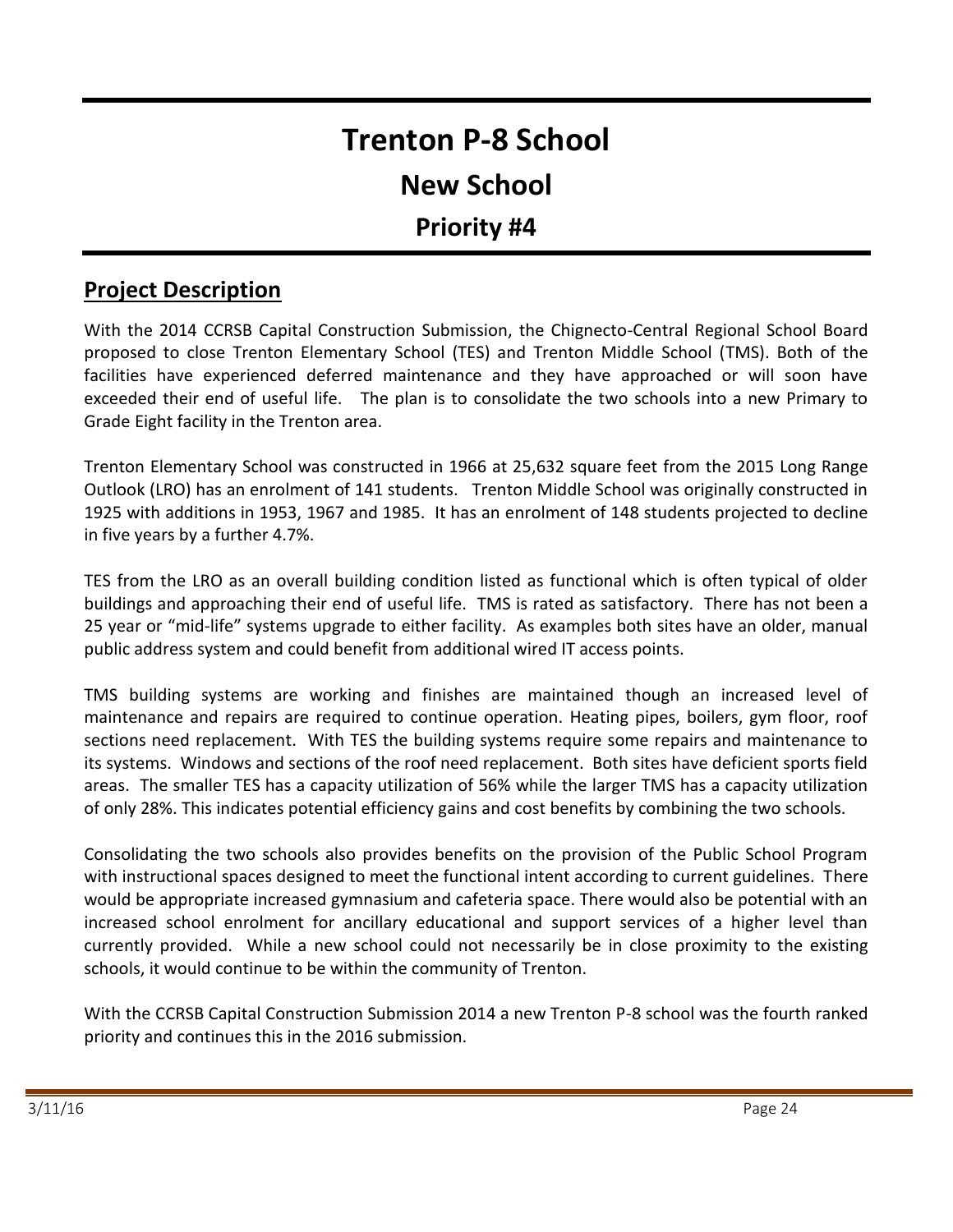## **Uniacke District School Addition and Alteration Priority #8**

#### **Project Description**

Uniacke District School within the 2016 CCRSB Capital Construction Submission requires upgrading and refurbishment of its building systems and spaces. The building is 63,317 square feet size and is physically unique in its various floors vertical orientation.

Based on the 2015 Long Range Outlook (LRO) it provides educational programming to students in Grades Primary–9 with graduating students feeding into Avon View High School. According to the LRO there are 26 total classrooms with a 59% utilization.

In 2014 there were 413 students. The 2019 enrolment projection indicates this will increase to 428 students.

The school began operation in 1958 which has had an effect on the physical structures and supporting systems over the subsequent period of time. There has not been a "mid-life" upgrade or refit at the school, most repairs or upgrades have been reactive in nature responding to urgent situations such as boiler or roofing failures. Many of the facility components are original and not unexpectedly, there is a large amount of deferred maintenance.

The overall building is classified as functional within the LRO. This indicates the building is older and approaching its end of useful life "as is". Its systems are working, though an increased level of maintenance is required for facility operation. Examples are boiler needs replacement, washrooms needing improvements, elevator upgrades, window replacements, boiler has reached end of life and exterior cladding and brickwork repairs. The building also has an older, manual public address system and could benefit from additional wired IT access points

The 2016 CCRSB Capital Construction Submission lists this as the eighth highest ranked priority.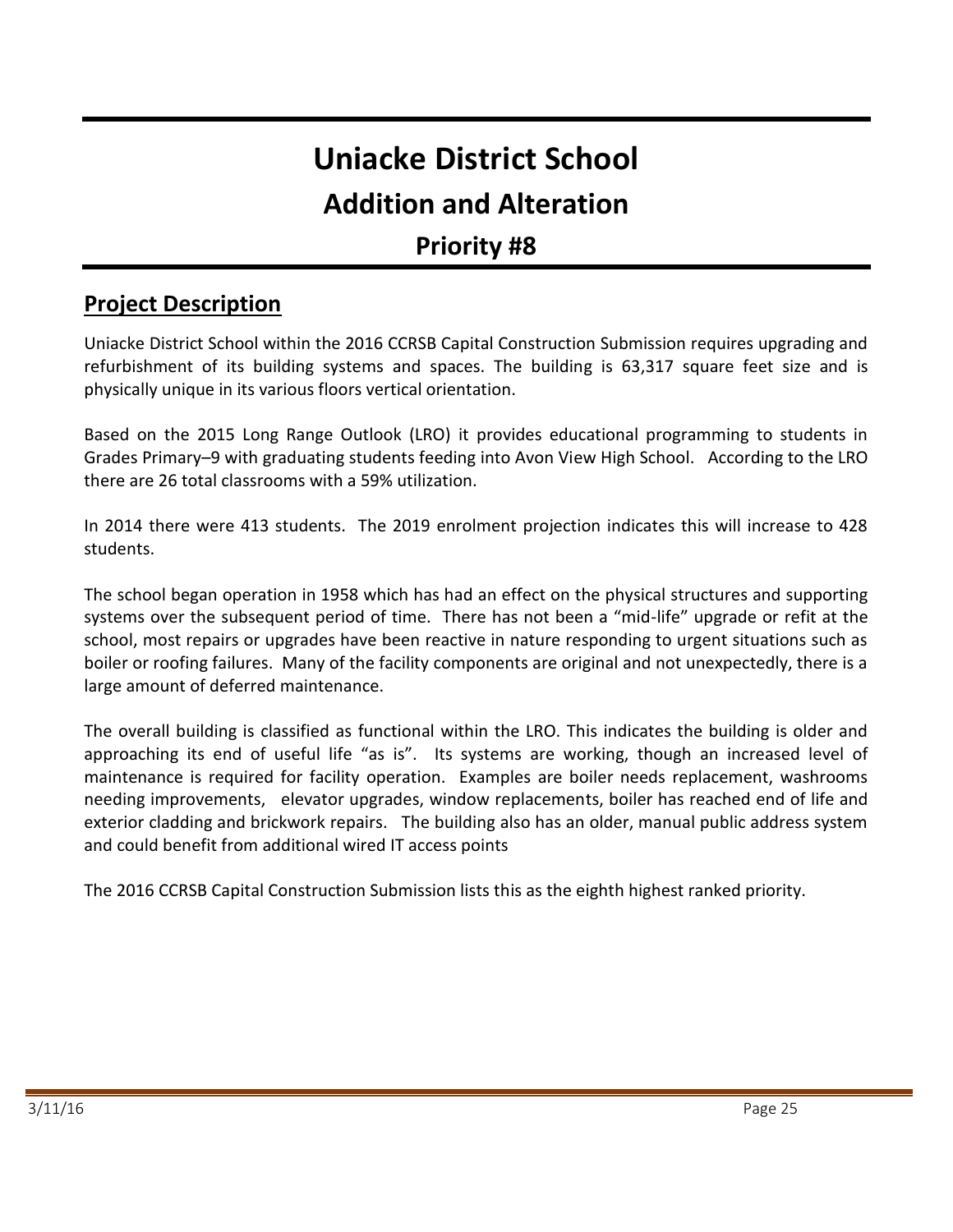## **Skilled Trades Centre North Nova Education Centre - Grades 9-12 Priority #1**

#### **Project Description**

North Nova Education (NNEC) is situated in New Glasgow, N.S. The school is a relatively new building being opened in 2003. This school has a grade configuration of Grade 9-12.

The 2014 NNEC enrolment was 1015 with a five year projection of 956. The utilization from the 2015 Long Range Outlook is indicated as 74%. The building would require capital renovations for a skilled trades program.

A Skilled Trades Center would be appropriate in NNEC with the size of the student population and the school's culture. The NNEC staff and administration have continuously expressed commitment to make this program a success at this location. There is presently a staff member with a journeyman's trade certification assigned to the school.

Skilled trades located at this site would assist with the geographic distribution of this program throughout the CCRSB.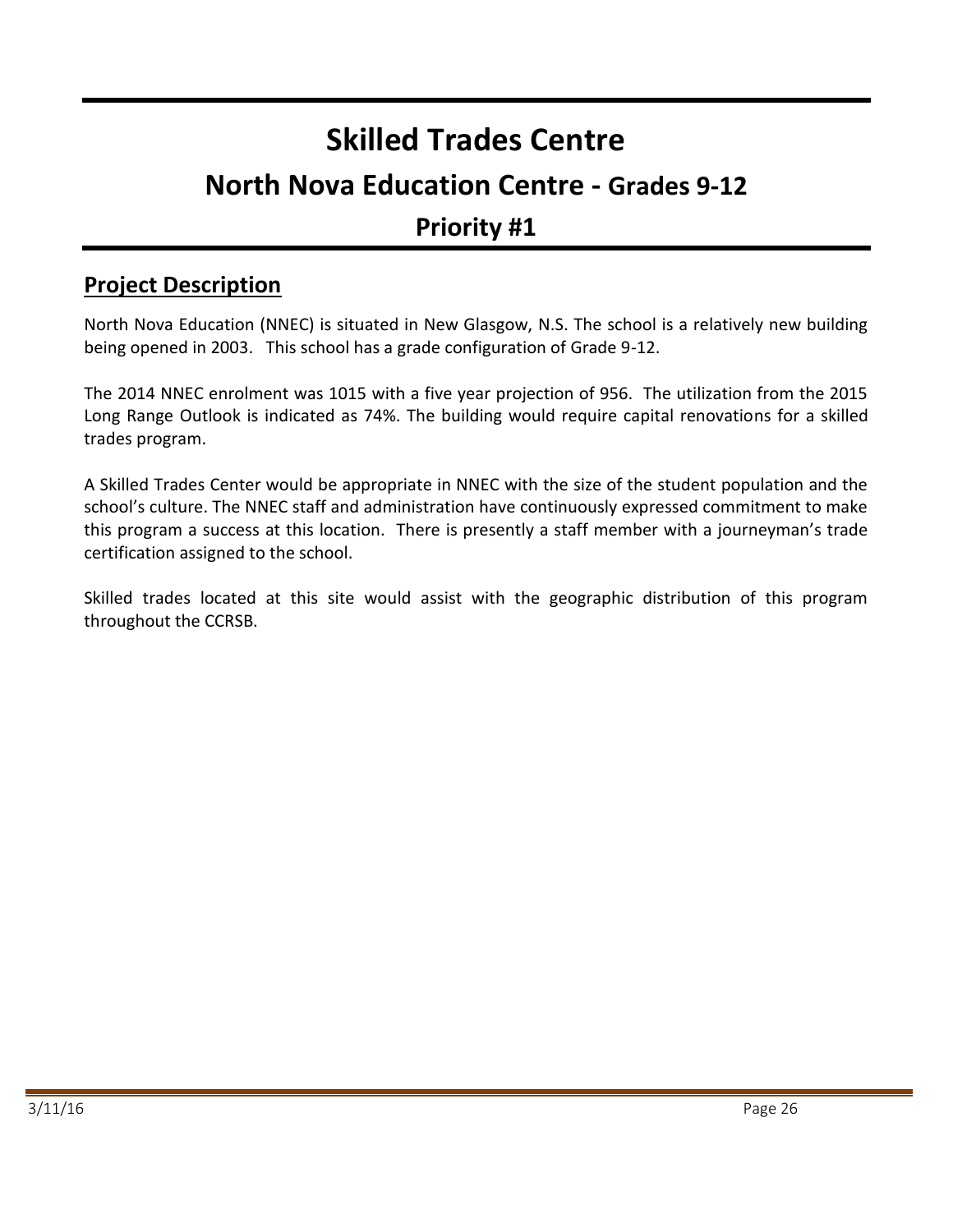## **Skilled Trades Centre Cobequid Educational Centre Priority #2**

#### **Project Description**

Cobequid Educational Centre (CEC) is located in Truro, Nova Scotia. The school was built in 1969 and has a grade configuration of Grade 10–12. Concurrently the facility has been submitted as an Addition and Alteration capital project by the Chignecto-Central Regional School Board.

The 2014 CEC enrolment from the 2015 Long Range Outlook (LRO) was 1354 with a five year projection of 1345. The utilization from the LRO is indicated as 62%. The building would require capital renovations for a skilled trades program.

A Skilled Trades Center would be appropriate in CEC with the size of the student population and the school's culture. The CEC staff and administration have continuously expressed commitment to make this program a success at this location.

Skilled trades located at this site would assist with the geographic distribution of this program throughout the CCRSB.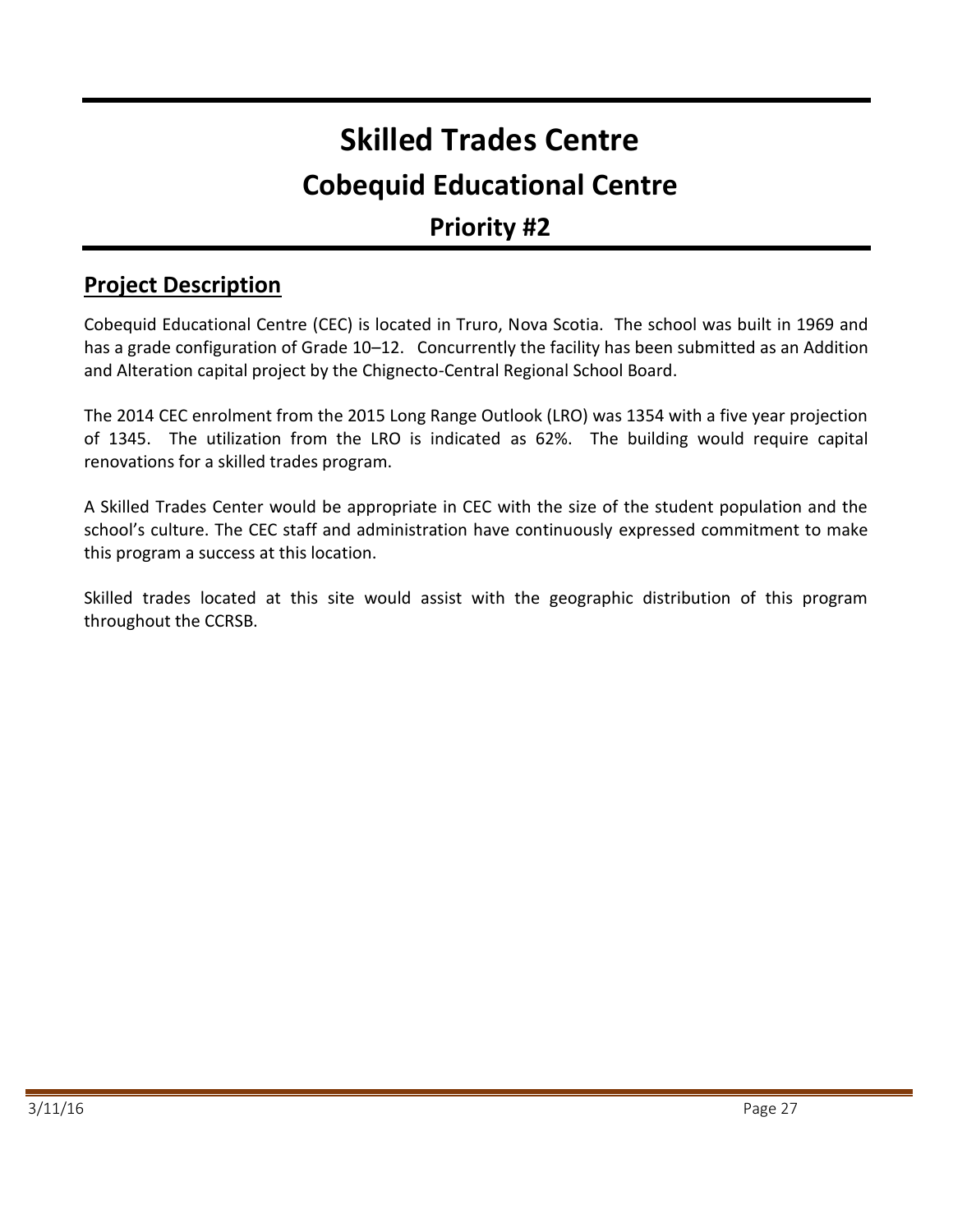## **Skilled Trades Centre Amherst Regional High School Priority #3**

#### **Project Description**

Amherst Regional High School (ARHS) is situated in Amherst, Nova Scotia. The school is a relatively new building being opened in 2000 and is operated under a P3 arrangement. This school has a grade configuration of Grade 9-12.

The 2014 ARHS enrolment was 926 with a five year projection of 915. The utilization from the 2015 Long Range Outlook is indicated as 56%. The building would require capital renovations for a skilled trades program.

A Skilled Trades Center would be appropriate in ARHS with the size of the student population and the school's culture. The ARHS staff and administration have continuously expressed commitment to make this program a success at this location. There is presently a staff member with a journeyman's trade certification assigned to the school.

Skilled trades located at this site would assist with the geographic distribution of this program throughout the CCRSB.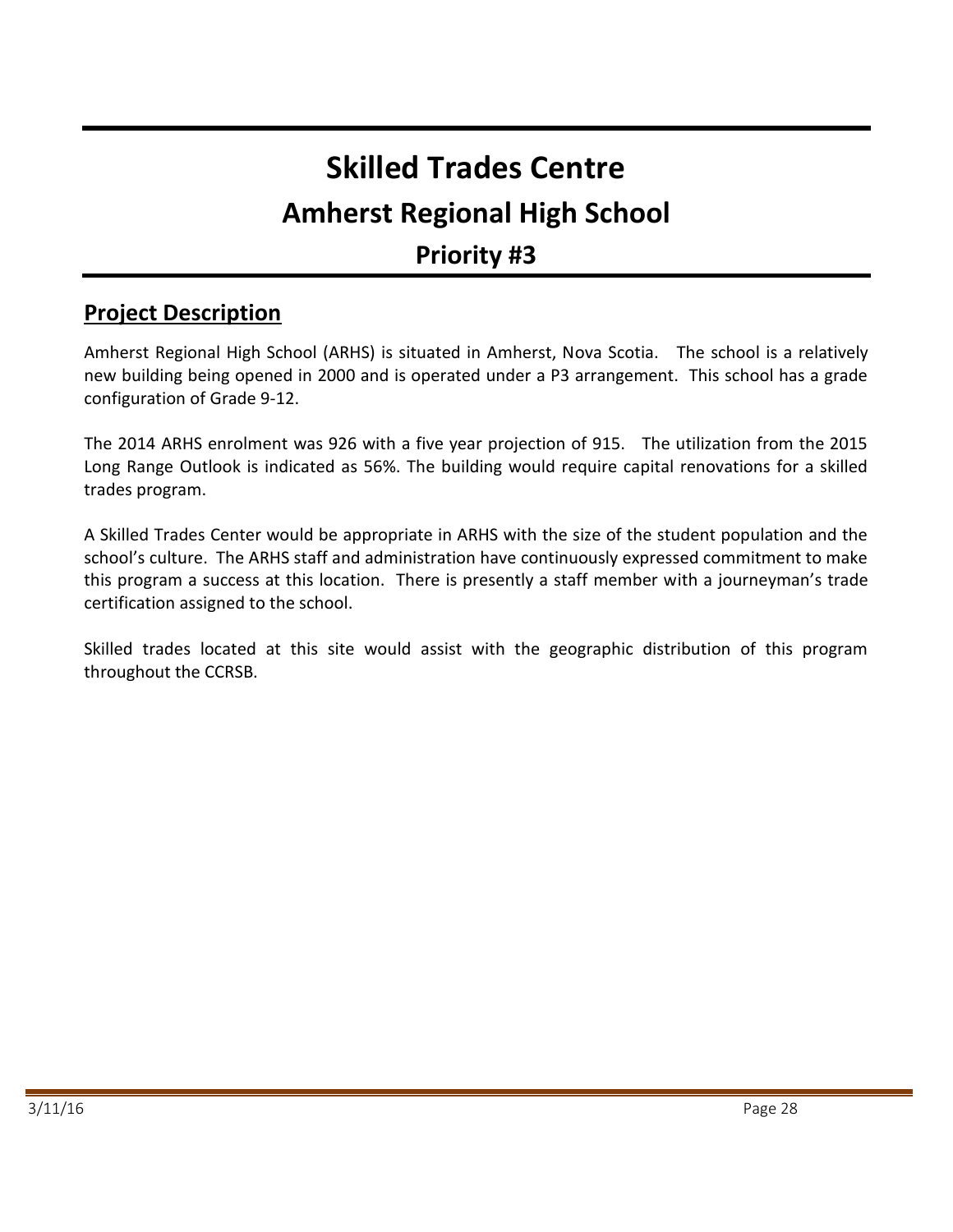# **APPENDIX D**